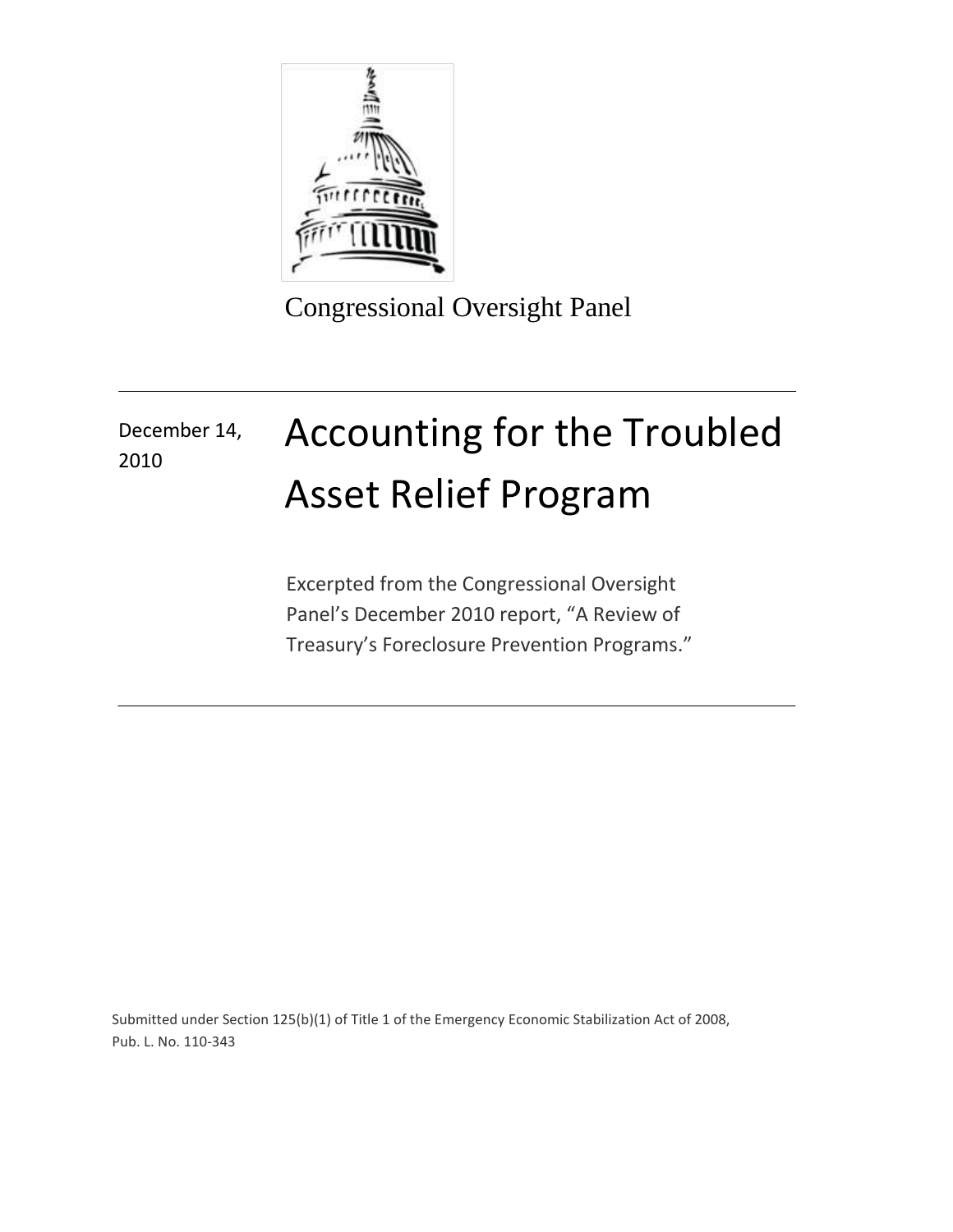### **TARP Accounting**

Each month, the Panel summarizes the resources that the federal government has committed to the rescue and recovery of the financial system. The following financial update provides: (1) an updated accounting of the TARP, including a tally of dividend income, repayments, and warrant dispositions that the program has received as of October 31, 2010; and (2) an updated accounting of the full federal resource commitment as of November 26, 2010.

### **1. The TARP**

### **a.** Program Updates<sup>481</sup>

Treasury's spending authority under the TARP officially expired on October 3, 2010. Though it can no longer make new funding commitments, Treasury can continue to provide funding for programs for which it has existing contracts and previous commitments. To date, \$395.1 billion has been spent under the TARP's \$475 billion ceiling.<sup>482</sup> Of the total amount disbursed, \$223.0 billion has been repaid. Treasury has also incurred \$6.1 billion in losses associated with its CPP and Automotive Industry Financing Program (AIFP) investments. A significant portion of the \$166.7 billion in TARP funds currently outstanding relates to Treasury's investments in AIG and assistance provided to the automotive industry.

### *CPP Repayments*

 $\overline{\phantom{a}}$ 

As of November 26, 2010, 114 of the 707 banks that participated in the CPP have fully redeemed their preferred shares either through capital repayment or exchanges for investments under the Community Development Capital Initiative (CDCI). During the month of November, Treasury received an \$11.3 million full repayment from Central Jersey Bancorp, a \$5.83 million full repayment from Leader Bancorp, Inc. and a \$6.25 million partial repayment from Horizon

<sup>481</sup> U.S. Department of the Treasury, *Cumulative Dividends, Interest and Distributions Report as of September 30, 2010* (Oct. 11, 2010) (online at financialstability.gov/docs/dividends-interest-

reports/September%202010%20Dividends%20&%20Interest%20Report.pdf) (hereinafter "Cumulative Dividends, Interest and Distributions Report"); U.S. Department of the Treasury, *Troubled Asset Relief Program Transactions Report for the Period Ending November 26, 2010* (Nov. 30, 2010) (online at financialstability.gov/docs/transactionreports/11-30-10%20Transactions%20Report%20as%20of%2011-26-10.pdf) (hereinafter "Treasury Transactions Report").

 $482$  The original \$700 billion TARP ceiling was reduced by \$1.26 billion as part of the Helping Families Save Their Homes Act of 2009. 12 U.S.C. § 5225(a)-(b); *Helping Families Save Their Homes Act of 2009,* Pub. L. No. 111-22 § 202(b) (2009) (online at

financialservices.house.gov/FinancialSvcsDemMedia/file/public%20laws/111-22.pdf). On June 30, 2010, the House-Senate Conference Committee agreed to reduce the amount authorized under the TARP from \$700 billion to \$475 billion as part of the Dodd-Frank Wall Street Reform and Consumer Protection Act that was signed into law on July 21, 2010. *See Dodd-Frank Wall Street Reform and Consumer Protection Act*, Pub. L. No. 111-203 (2010); The White House, *Remarks by the President at Signing of Dodd-Frank Wall Street Reform and Consumer Protection Act* (July 21, 2010) (online at www.whitehouse.gov/the-press-office/remarks-president-signing-dodd-frank-wall-streetreform-and-consumer-protection-act).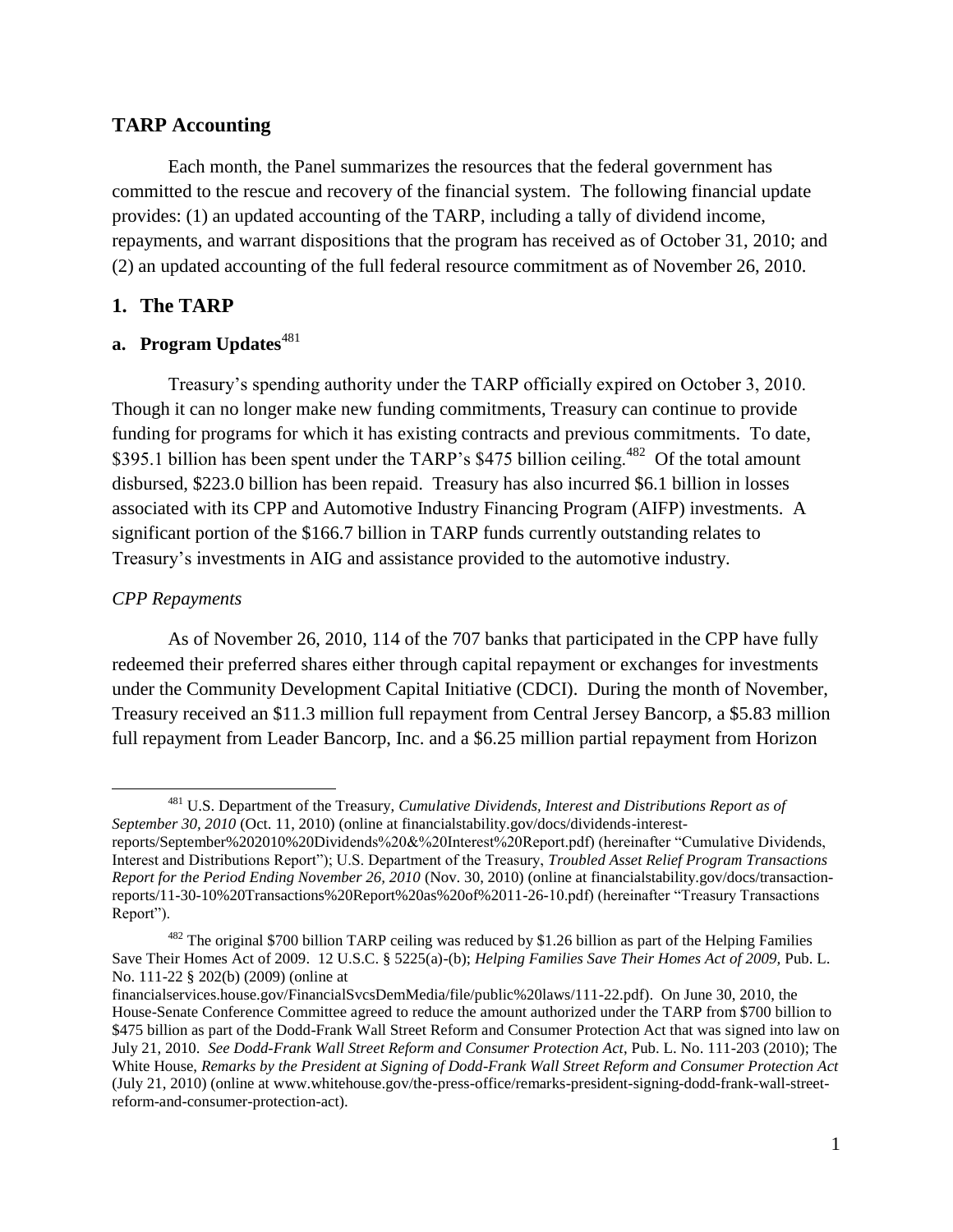Bancorp. A total of \$152.9 billion has been repaid under the program, leaving \$49.4 billion in funds currently outstanding.

#### **b. Income: Dividends, Interest, and Warrant Sales**

In conjunction with its preferred stock investments under the CPP and the TIP, Treasury generally received warrants to purchase common equity.<sup>483</sup> As of November 26, 2010, 45 institutions have repurchased their warrants from Treasury at an agreed upon price. Treasury has also sold warrants for 15 other institutions at auction. To date, income from warrant dispositions totals \$8.1 billion.

In addition to warrant proceeds, Treasury also receives dividend payments on the preferred shares that it holds under the CPP, 5 percent per annum for the first five years and 9 percent per annum thereafter.<sup>484</sup> For preferred shares issued under the TIP, Treasury received a dividend of 8 percent per annum.<sup>485</sup> In total, Treasury has received approximately \$25.8 billion in net income from warrant repurchases, dividends, interest payments, and other proceeds deriving from TARP investments (after deducting losses).<sup>486</sup> For further information on TARP profit and loss, see Figure 46.

 $\overline{a}$ 

<sup>&</sup>lt;sup>483</sup> For its CPP investments in privately held financial institutions, Treasury also received warrants to purchase additional shares of preferred stock, which it exercised immediately. Similarly, Treasury also received warrants to purchase additional subordinated debt that were also immediately exercised along with its CPP investments in subchapter S corporations. Treasury Transactions Report, *supra* note 481, at 14.

<sup>484</sup> U.S. Department of the Treasury, *Capital Purchase Program* (Oct. 3, 2010) (online at www.financialstability.gov/roadtostability/capitalpurchaseprogram.html).

<sup>485</sup> U.S. Department of the Treasury, *Targeted Investment Program* (Oct. 3, 2010) (online at www.financialstability.gov/roadtostability/targetedinvestmentprogram.html).

<sup>486</sup> Cumulative Dividends, Interest and Distributions Report, *supra* note 481; Treasury Transactions Report, *supra* note 481. Treasury also received an additional \$1.2 billion in participation fees from its Guarantee Program for Money Market Funds. U.S. Department of the Treasury, *Treasury Announces Expiration of Guarantee Program for Money Market Funds* (Sept. 18, 2009) (online at www.ustreas.gov/press/releases/tg293.htm).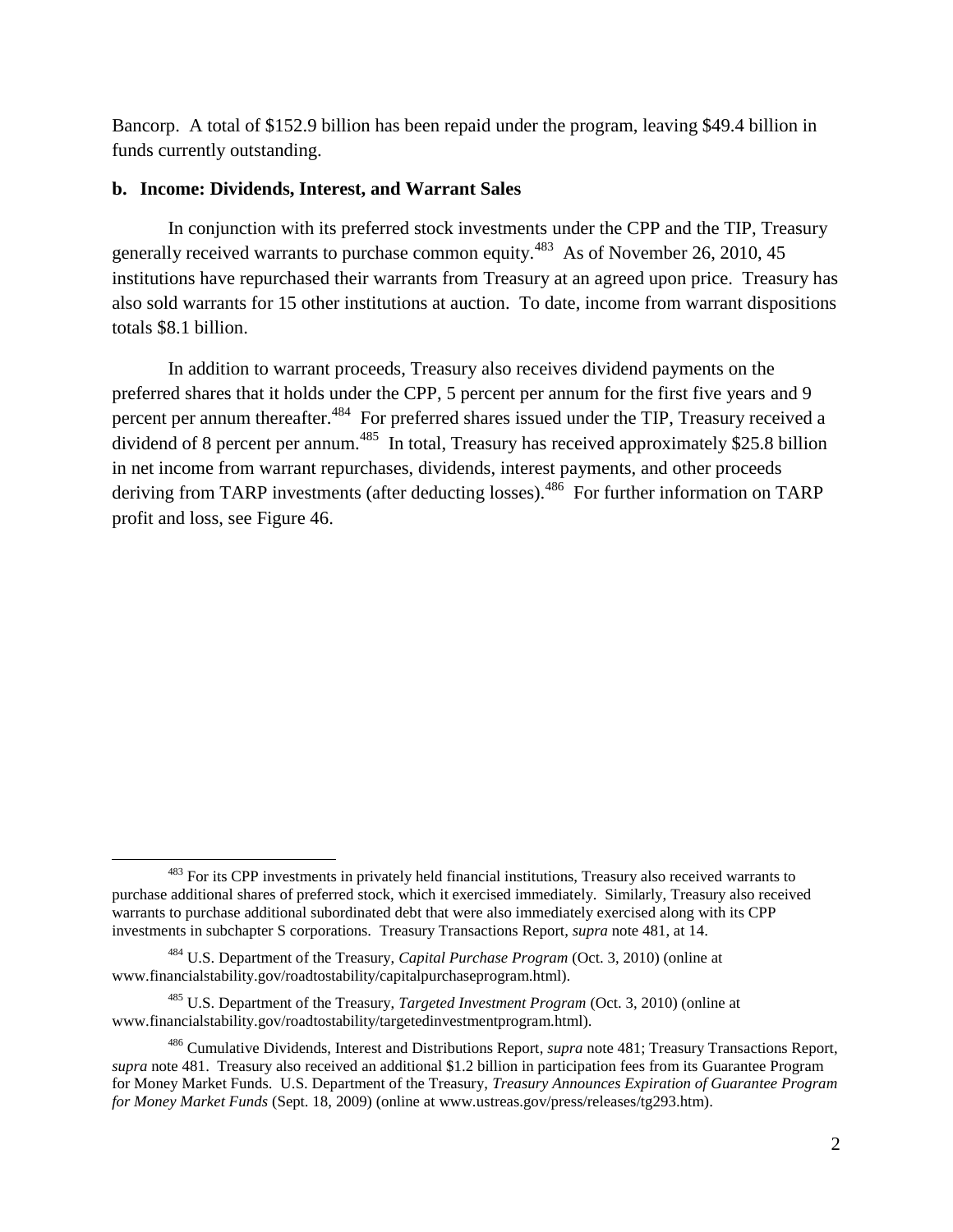# **c. TARP Accounting**

| <b>Figure 46: TARP Accounting (as of November 26, 2010)</b> (billions of dollars) <sup>i</sup> |  |  |  |
|------------------------------------------------------------------------------------------------|--|--|--|
|                                                                                                |  |  |  |

| Program                                                               | <b>Maximum</b><br><b>Amount</b><br><b>Allotted</b> | <b>Actual</b><br><b>Funding</b> | <b>Total</b><br>Repayments/<br><b>Reduced</b><br><b>Exposure</b> | <b>Total</b><br><b>Losses</b>    | <b>Funding</b><br><b>Currently</b><br><b>Outstanding</b> | <b>Funding</b><br><b>Available</b> |
|-----------------------------------------------------------------------|----------------------------------------------------|---------------------------------|------------------------------------------------------------------|----------------------------------|----------------------------------------------------------|------------------------------------|
| Capital Purchase<br>Program (CPP)                                     | \$204.9                                            | \$204.9                         | $i$ <sup>ii</sup> \$(152.9)                                      | $\overline{\mathfrak{m}}\$ (2.6) | \$49.5                                                   | \$0                                |
| Targeted<br><b>Investment Program</b><br>(TIP)                        | 40.0                                               | 40.0                            | (40.0)                                                           | $\boldsymbol{0}$                 | $\boldsymbol{0}$                                         | $\boldsymbol{0}$                   |
| <b>Asset Guarantee</b><br>Program (AGP)                               | 5.0                                                | $\frac{iv}{5.0}$                | $^{v}(5.0)$                                                      | $\overline{0}$                   | $\overline{0}$                                           | $\overline{0}$                     |
| <b>AIG</b> Investment<br>Program (AIGIP)                              | 69.8                                               | $\frac{\text{vi}}{47.5}$        | $\Omega$                                                         | $\overline{0}$                   | 47.5                                                     | 22.3                               |
| <b>Auto Industry</b><br><b>Financing Program</b><br>(AIFP)            | 81.3                                               | 81.3                            | (24.3)                                                           | vii(3.5)                         | $viii$ 53.6                                              | $\overline{0}$                     |
| <b>Auto Supplier</b><br><b>Support Program</b><br>$(ASSP)^{ix}$       | 0.4                                                | 0.4                             | (0.4)                                                            | $\overline{0}$                   | $\overline{0}$                                           | $\boldsymbol{0}$                   |
| <b>Term Asset-Backed</b><br><b>Securities Loan</b><br>Facility (TALF) | $x_{4,3}$                                          | $x_i$ <sub>0.1</sub>            | $\overline{0}$                                                   | $\overline{0}$                   | 0.1                                                      | 4.2                                |
| Public-Private<br><b>Investment Program</b><br>$(PPIP)^{xii}$         | 22.4                                               | $xiii$ <sub>14.9</sub>          | $\frac{\text{xiv}}{(0.4)}$                                       | $\overline{0}$                   | 14.4                                                     | 7.5                                |
| SBA 7(a) Securities<br>Purchase                                       | 0.4                                                | $xv_{0.4}$                      | $\overline{0}$                                                   | $\overline{0}$                   | 0.4                                                      | $\overline{\Omega}^{\text{ivx}}$   |
| Home Affordable<br>Modification<br>Program (HAMP)                     | 29.9                                               | 0.7                             | $\overline{0}$                                                   | $\overline{0}$                   | 0.7                                                      | 29.2                               |
| Hardest Hit Fund<br>(HHF)                                             | xvii7.6                                            | $x$ viii $0.1$                  | $\overline{0}$                                                   | $\overline{0}$                   | 0.1                                                      | 7.5                                |
| <b>FHA Refinance</b><br>Program                                       | 8.1                                                | $\overline{\text{xx}}0.1$       | $\boldsymbol{0}$                                                 | $\overline{0}$                   | 0.1                                                      | 8.0                                |
| Community<br>Development<br>Capital Initiative<br>(CDCI)              | 0.8                                                | $x_0$ .6                        | $\overline{0}$                                                   | $\overline{0}$                   | 0.6                                                      | $\overline{0}$                     |
| <b>Total</b>                                                          | \$475.0                                            | \$395.9                         | \$(223.0)                                                        | \$(6.0)                          | \$167.0                                                  | \$78.8                             |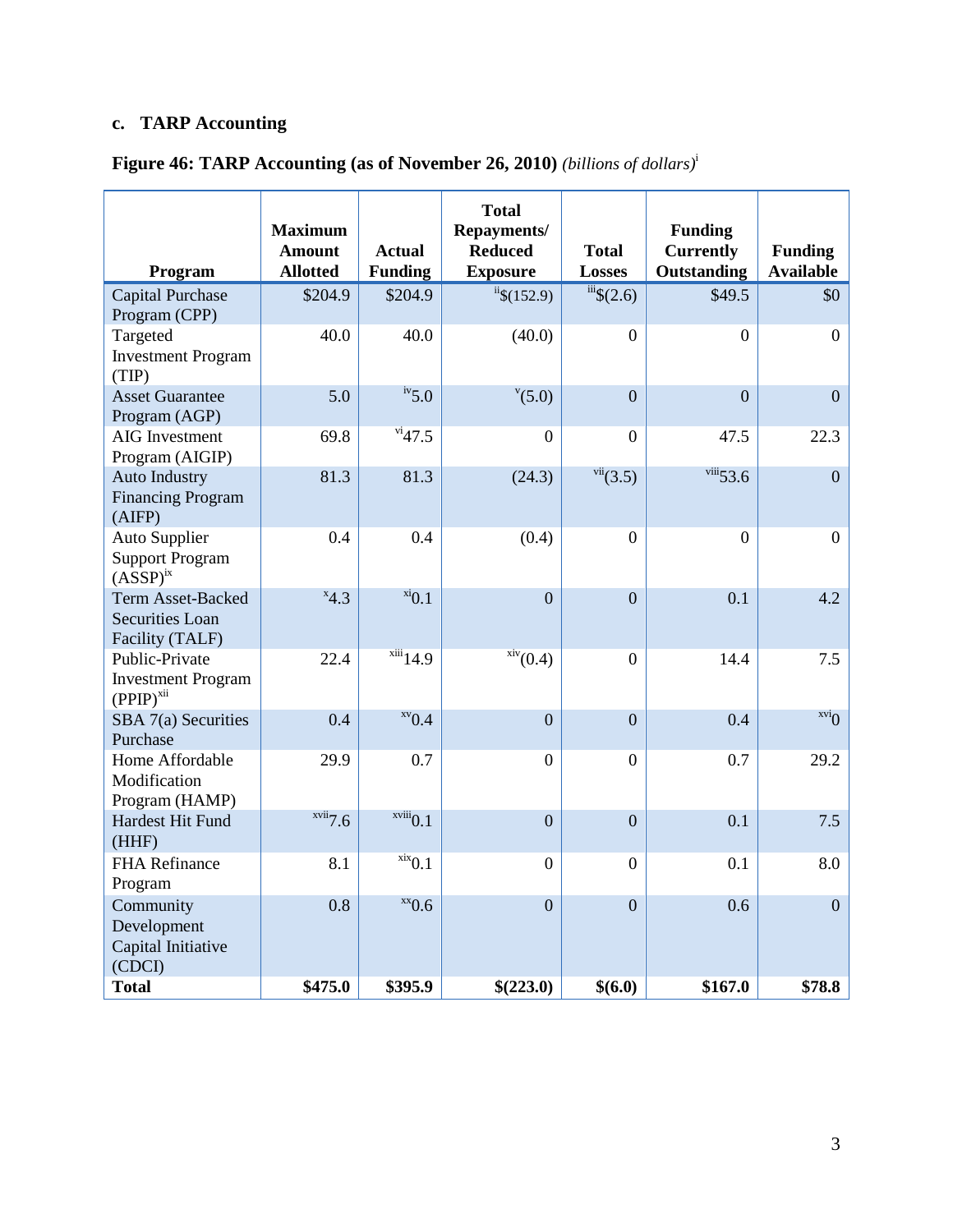<sup>i</sup> Figures affected by rounding. Unless otherwise noted, data in this table are from the following source: U.S. Department of the Treasury, *Troubled Asset Relief Program Transactions Report for the Period Ending November 26, 2010 (*Nov. 30, 2010) (online at financialstability.gov/docs/transaction-reports/11-30- 10%20Transactions%20Report%20as%20of%2011-26-10.pdf).

 $\overline{\phantom{a}}$ 

 $\frac{1}{10}$  As of October 29, 2010, Treasury had sold 4.1 billion Citigroup common shares for \$16.4 billion in gross proceeds. Amount repaid under CPP includes \$13.4 billion Treasury received as part of its sales of Citigroup common stock. The difference between these two numbers represents the \$3.0 billion in net profit Treasury has received from the sale of Citigroup common stock. In June 2009, Treasury exchanged \$25 billion in Citigroup preferred stock for 7.7 billion shares of the company's common stock at \$3.25 per share.

Total CPP repayments also include amounts repaid by institutions that exchanged their CPP investments for investments under the CDCI, as well as proceeds earned from the sale of preferred stock issued by South Financial Group, Inc. and TIB Financial Corp and warrants. *See* U.S. Department of the Treasury, *Troubled Asset Relief Program Transactions Report for the Period Ending November 26, 2010*, at 2, 13-15 (Nov. 30, 2010) (online at financialstability.gov/docs/transaction-reports/11-30-10%20Transactions%20Report%20as%20of%2011-26- 10.pdf); U.S. Department of the Treasury, *Troubled Asset Relief Program: Two-Year Retrospective*, at 25 (Oct. 2010) (online at

www.financialstability.gov/docs/TARP%20Two%20Year%20Retrospective\_10%2005%2010\_transmittal%20letter. pdf); U.S. Department of the Treasury, *Treasury Commences Plan to Sell Citigroup Common Stock* (Apr. 26, 2010) (online at ustreas.tpaq.treasury.gov/press/releases/tg660.htm).

iii On the TARP Transactions Report, Treasury has classified the investments it made in two institutions, CIT Group (\$2.3 billion) and Pacific Coast National Bancorp (\$4.1 million), as losses. In addition, Treasury sold its preferred ownership interests, along with warrants, in South Financial Group, Inc. and TIB Financial Corp. to non-TARP participating institutions. These shares were sold at prices below the value of the original CPP investment, at respective losses of \$217 million and \$25 million. Therefore, Treasury's net current CPP investment is \$49.5 billion due to the \$2.6 billion in losses thus far. *See* U.S. Department of the Treasury, *Troubled Asset Relief Program Transactions Report for the Period Ending November 26, 2010,* at 13-14 (Nov. 30, 2010) (online at financialstability.gov/docs/transaction-reports/11-30-10%20Transactions%20Report%20as%20of%2011-26-10.pdf).

<sup>iv</sup> The \$5.0 billion AGP guarantee for Citigroup was unused since Treasury was not required to make any guarantee payments during the life of the program. U.S. Department of the Treasury, *Troubled Asset Relief Program: Two-Year Retrospective*, at 31 (Oct. 2010) (online at

www.financialstability.gov/docs/TARP%20Two%20Year%20Retrospective\_10%2005%2010\_transmittal%20letter. pdf); U.S. Department of the Treasury, *Troubled Asset Relief Program Transactions Report for the Period Ending November 26, 2010,* at 20 (Nov. 30, 2010) (online at financialstability.gov/docs/transaction-reports/11-30- 10%20Transactions%20Report%20as%20of%2011-26-10.pdf).

 $\alpha$  Although this \$5.0 billion is no longer exposed as part of the AGP, Treasury did not receive a repayment in the same sense as with other investments. Treasury did receive other income as consideration for the guarantee, which is not a repayment and is accounted for in Figure 46. *See* U.S. Department of the Treasury, *Troubled Asset Relief Program Transactions Report for the Period Ending November 26, 2010,* at 20 (Nov. 30, 2010) (online at financialstability.gov/docs/transaction-reports/11-30-10%20Transactions%20Report%20as%20of%2011-26-10.pdf).

 $v<sup>i</sup>$  AIG has completely utilized the \$40 billion that was made available on November 25, 2008, in exchange for the company's preferred stock. *See* U.S. Department of the Treasury, *Troubled Asset Relief Program Transactions Report for the Period Ending November 26, 2010,* at 21 (Nov. 30, 2010) (online at financialstability.gov/docs/transaction-reports/11-30-10%20Transactions%20Report%20as%20of%2011-26-10.pdf). It has also drawn down \$7.5 billion of the \$29.8 billion made available on April 17, 2009. American International Group, Inc., *Form 10-Q for the Fiscal Year Ended September 30, 2010*, at 119 (Nov. 5, 2010) (online at sec.gov/Archives/edgar/data/5272/000104746910009269/a2200724z10-q.htm). This figure does not include \$1.6 billion in accumulated but unpaid dividends owed by AIG to Treasury due to the restructuring of Treasury's investment from cumulative preferred shares to non-cumulative shares. *See* U.S. Department of the Treasury, *Troubled Asset Relief Program Transactions Report for the Period Ending November 26, 2010,* at 21 (Nov. 30, 2010) (online at financialstability.gov/docs/transaction-reports/11-30-

10%20Transactions%20Report%20as%20of%2011-26-10.pdf). AIG expects to draw down up to \$22.3 billion in unutilized funds from the TARP as part of its plan to repay the revolving credit facility provided by the Federal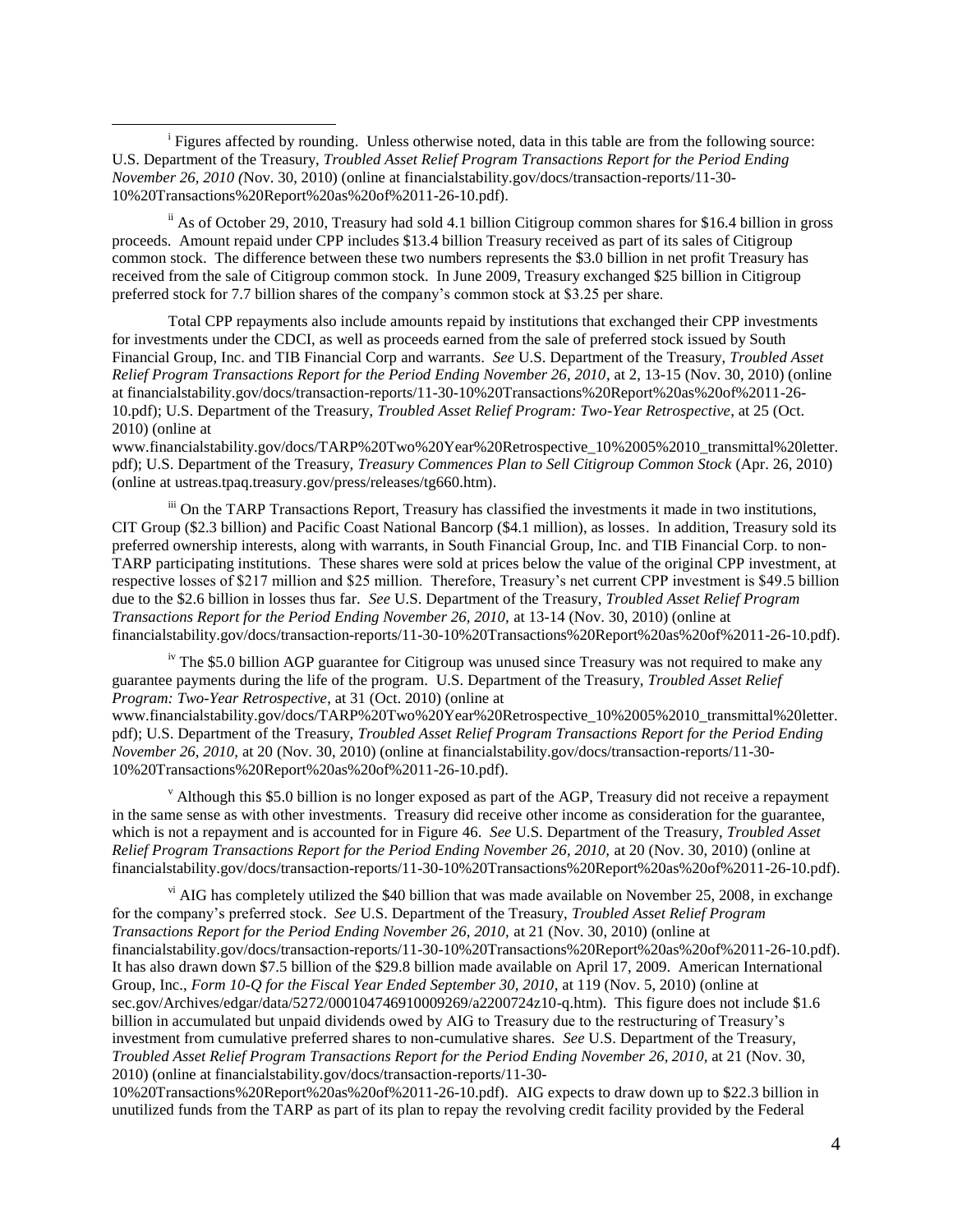Reserve Bank of New York. American International Group, Inc., *AIG Announces Plan to Repay U.S. Government* (Sept. 30, 2010) (online at

www.aigcorporate.com/newsroom/2010\_September/AIGAnnouncesPlantoRepay30Sept2010.pdf);

 $\overline{\phantom{a}}$ 

vii On May 14, 2010, Treasury accepted a \$1.9 billion settlement payment for its \$3.5 billion loan to Chrysler Holding. The payment represented a \$1.6 billion loss from the termination of the debt obligation. *See* U.S. Department of the Treasury, *Chrysler Financial Parent Company Repays \$1.9 Billion in Settlement of Original Chrysler Loan* (May 17, 2010) (online at www.financialstability.gov/latest/pr\_05172010c.html); U.S. Department of the Treasury, *Troubled Asset Relief Program Transactions Report for the Period Ending November 26, 2010,* at 18- 19 (Nov. 30, 2010) (online at www.financialstability.gov/docs/transaction-reports/11-30-

10%20Transactions%20Report%20as%20of%2011-26-10.pdf). Also, following the bankruptcy proceedings for Old Chrysler, which extinguished the \$1.9 billion debtor-in-possession (DIP) loan provided to Old Chrysler, Treasury retained the right to recover the proceeds from the liquidation of specified collateral. Although Treasury does not expect a significant recovery from the liquidation proceeds, Treasury is not yet reporting this loan as a loss in the Transaction Report. To date, Treasury has collected \$40.2 million in proceeds from the sale of collateral. Treasury includes these proceeds as part of the \$10.8 billion repaid under the AIFP. U.S. Department of the Treasury, *Troubled Assets Relief Program Monthly 105(a) Report – September 2010* (Oct. 12, 2010) (online at financialstability.gov/docs/105CongressionalReports/September 105(a) report\_FINAL.pdf); Treasury conversations with Panel staff (Aug. 19, 2010 and Nov. 29, 2010); U.S. Department of the Treasury, *Troubled Asset Relief Program Transactions Report for the Period Ending November 26, 2010,* at 18 (Nov. 30, 2010) (online at financialstability.gov/docs/transaction-reports/11-30-10%20Transactions%20Report%20as%20of%2011-26-10.pdf).

viii On the TARP Transactions Report, the \$1.9 billion Chrysler debtor-in-possession loan, which was extinguished April 30, 2010, was deducted from Treasury's AIFP investment amount. U.S. Department of the Treasury, *Troubled Asset Relief Program Transactions Report for the Period Ending November 26, 2010,* at 18 (Nov. 30, 2010) (online at financialstability.gov/docs/transaction-reports/11-30- 10%20Transactions%20Report%20as%20of%2011-26-10.pdf). *See* endnote vii, *supra*, for details on losses from Treasury's investment in Chrysler.

<sup>ix</sup> On April 5, 2010, Treasury terminated its commitment to lend to the GM SPV under the ASSP. On April 7, 2010, it terminated its commitment to lend to the Chrysler SPV. In total, Treasury received \$413 million in repayments from loans provided by this program (\$290 million from the GM SPV and \$123 million from the Chrysler SPV). Further, Treasury received \$101 million in proceeds from additional notes associated with this program. U.S. Department of the Treasury, *Troubled Asset Relief Program Transactions Report for the Period Ending November 26, 2010,* at 19 (Nov. 30, 2010) (online at financialstability.gov/docs/transaction-reports/11-30- 10%20Transactions%20Report%20as%20of%2011-26-10.pdf).

<sup>x</sup> For the TALF program, \$1 of TARP funds was committed for every \$10 of funds obligated by the Federal Reserve. The program was intended to be a \$200 billion initiative, and the TARP was responsible for the first \$20 billion in loan-losses, if any were incurred. The loan was incrementally funded. When the program closed in June 2010, a total of \$43 billion in loans was outstanding under the TALF program, and the TARP's commitments constituted \$4.3 billion. The Federal Reserve Board of Governors agreed that it was appropriate for Treasury to reduce TALF credit protection from TARP to \$4.3 billion. Board of Governors of the Federal Reserve System, *Federal Reserve Announces Agreement with the Treasury Department Regarding a Reduction of Credit Protection Provided for the Term Asset-Backed Securities Loan Facility (TALF)* (July 20, 2010) (online at www.federalreserve.gov/newsevents/press/monetary/20100720a.htm).

 $\frac{x_i}{x_i}$  As of December 1, 2010, Treasury had provided \$106 million to TALF LLC. This total is net of accrued interest payable to Treasury. Board of Governors of the Federal Reserve System, *Factors Affecting Reserve Balances (H.4.1)* (Dec. 2, 2010) (onlin[e at](http://at/) www.federalreserve.gov/releases/h41/20101202/).

 $x^{1/3}$  As of September 30, 2010, the total value of securities held by the PPIP managers was \$19.3 billion. Non-agency Residential Mortgage-Backed Securities represented 82 percent of the total; Commercial Mortgage-Backed Securities represented the balance. U.S. Department of the Treasury, *Legacy Securities Public-Private Investment Program, Program Update – Quarter Ended September 30, 2010*, at 4 (Oct. 20, 2010) (online at financialstability.gov/docs/External%20Report%20-%2009-10%20vFinal.pdf).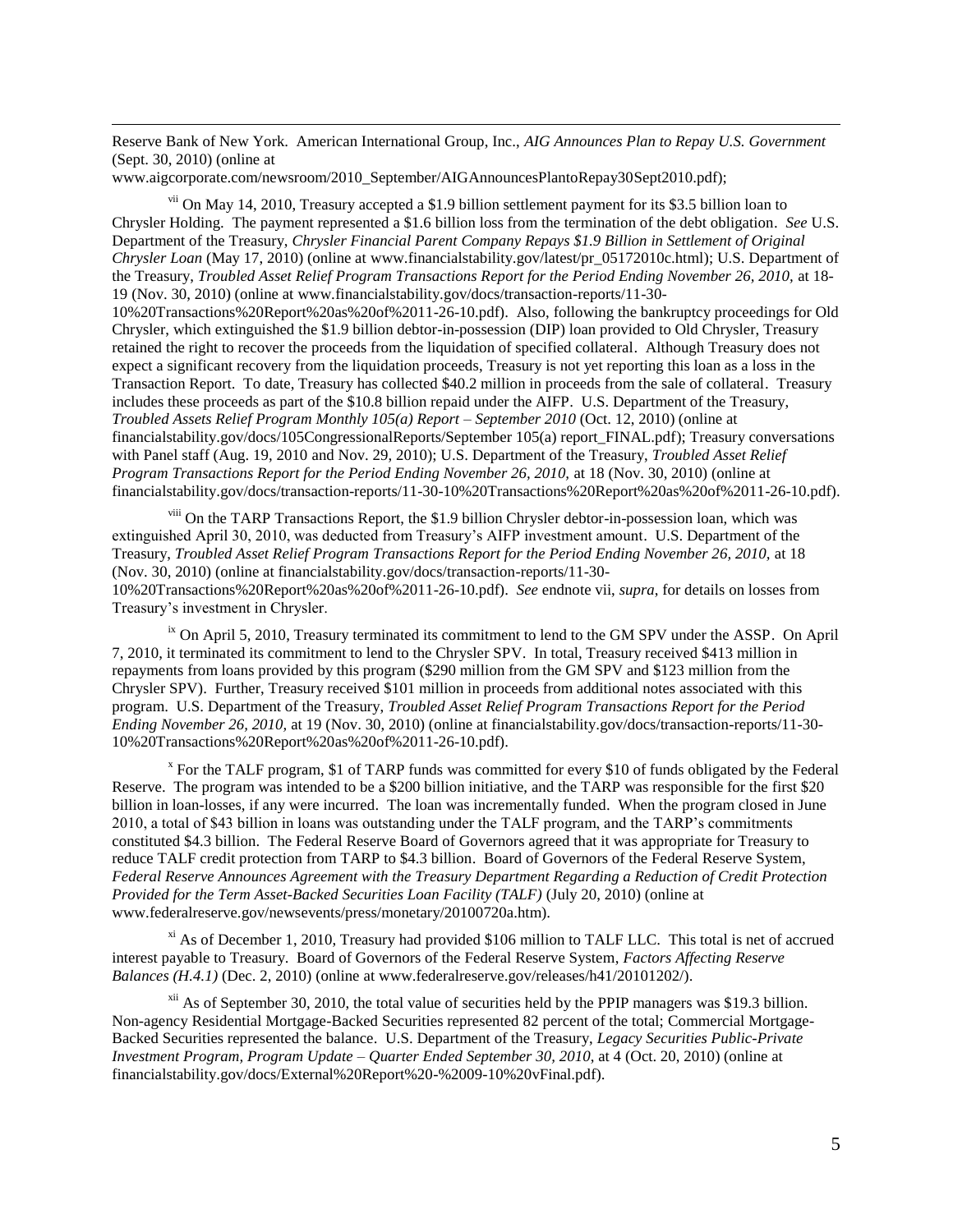xiii U.S. Department of the Treasury, *Troubled Assets Relief Program Monthly 105(a) Report – October 2010*, at 4 (Nov. 10, 2010) (online at www.financialstability.gov/docs/October 105(a) Report.pdf).

 $\overline{\phantom{a}}$ 

 $\frac{x}{y}$  As of November 26, 2010, Treasury has received \$428 million in capital repayments from two PPIP fund managers. U.S. Department of the Treasury, *Troubled Asset Relief Program Transactions Report for the Period Ending November 26, 2010,* at 23 (Nov. 30, 2010) (online at financialstability.gov/docs/transactionreports/11-30-10%20Transactions%20Report%20as%20of%2011-26-10.pdf).

 $x<sup>v</sup>$  As of November 26, 2010, Treasury's purchases under the SBA 7(a) Securities Purchase Program totaled \$364.2 million. U.S. Department of the Treasury, *Troubled Asset Relief Program Transactions Report for the Period Ending November 26, 2010,* at 22 (Nov. 30, 2010) (online at financialstability.gov/docs/transactionreports/11-30-10%20Transactions%20Report%20as%20of%2011-26-10.pdf).

<sup>xvi</sup> Treasury will not make additional purchases pursuant to the expiration of its purchasing authority under EESA. U.S. Department of the Treasury, *Troubled Asset Relief Program: Two-Year Retrospective*, at 43 (Oct. 2010) (online at

www.financialstability.gov/docs/TARP%20Two%20Year%20Retrospective\_10%2005%2010\_transmittal%20letter. pdf).

xvii On June 23, 2010, \$1.5 billion was allocated to mortgage assistance through the Hardest Hit Fund (HHF). Another \$600 million was approved on August 3, 2010. U.S. Department of the Treasury, *Obama Administration Approves State Plans for \$600 million of 'Hardest Hit Fund' Foreclosure Prevention Assistance* (Aug. 3, 2010) (online at www.financialstability.gov/latest/pr\_08042010.html). As part of its revisions to TARP allocations upon enactment of the Dodd-Frank Wall Street Reform and Consumer Protection Act, Treasury allocated an additional \$2 billion in TARP funds to mortgage assistance for unemployed borrowers through the HHF*.* U.S. Department of the Treasury, *Obama Administration Announces Additional Support for Targeted Foreclosure-Prevention Programs to Help Homeowners Struggling with Unemployment* (Aug. 11, 2010) (online at www.financialstability.gov/latest/pr\_08112010.html). Another \$3.5 billion was allocated among the 18 states and the District of Columbia currently participating in HHF. The amount each state received during this round of funding is proportional to its population. U.S. Department of the Treasury, *Troubled Asset Relief Program: Two Year Retrospective*, at 72 (Oct. 2010) (online at

www.financialstability.gov/docs/TARP%20Two%20Year%20Retrospective\_10%2005%2010\_transmittal%20letter. pdf).

xviii As of December 1, 2010, a total of \$103.6 million has been disbursed to 12 state Housing Finance Agencies (HFAs). Data provided by Treasury (Dec. 2, 2010).

xix This figure represents the amount Treasury disbursed to fund the advance purchase account of the Letter of Credit issued under the FHA Short Refinance Program. The \$53.3 million in the FHA Short Refinance program is broken down as follows: \$50 million for a deposit into an advance purchase account as collateral to the initial \$50 million Letter of Credit, \$2.9 million for the closing and funding of the Letter of Credit, \$115,000 in trustee fees, \$175,000 in claims processor fees, and \$156,000 for an unused commitment fee for the Letter of Credit. Data provided by Treasury (Dec. 2, 2010).

xx U.S. Department of the Treasury, *Troubled Asset Relief Program Transactions Report for the Period Ending November 26, 2010,* at 1-13, 16-17 (Nov. 30, 2010) (online at financialstability.gov/docs/transactionreports/11-30-10%20Transactions%20Report%20as%20of%2011-26-10.pdf). Treasury closed the program on September 30, 2010, after investing \$570 million in 84 CDFIs. U.S. Department of the Treasury, *Treasury Announces Special Financial Stabilization Initiative Investments of \$570 Million in 84 Community Development Financial Institutions in Underserved Areas* (Sept. 30, 2010) (online at financialstability.gov/latest/pr\_09302010b.html).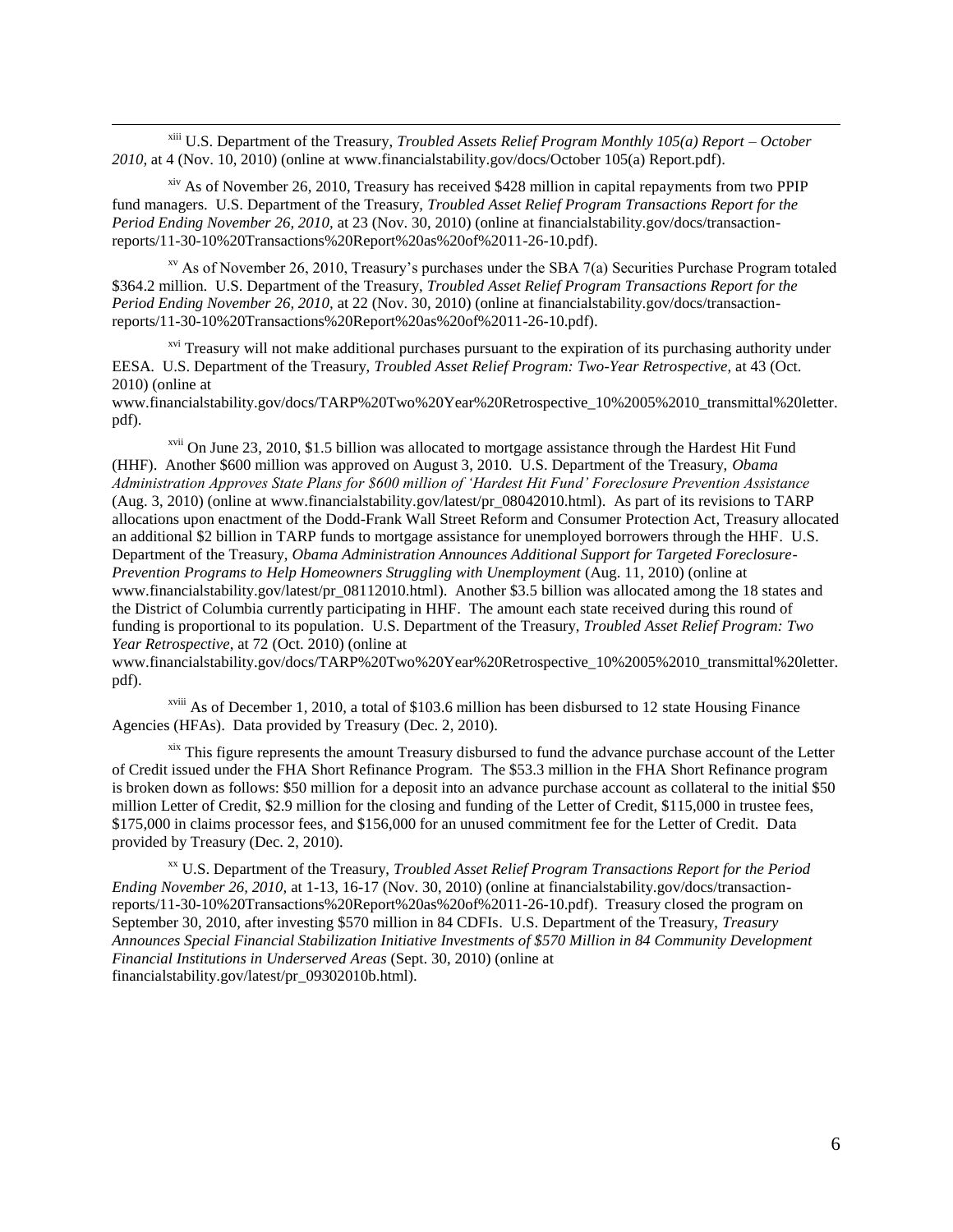| <b>TARP</b><br><b>Initiative</b> <sup>xxi</sup> | <b>Dividends</b><br><b>XX11</b><br>(as of<br>10/31/2010) | <b>Interest</b> <sup>xxiii</sup><br>(as of<br>10/31/2010) | Warrant<br><b>Disposition</b><br>Proceeds <sup>xxiv</sup><br>(as of<br>11/26/2010 | Other<br><b>Proceeds</b><br>(as of<br>10/31/2010) | <b>Losses</b> <sup>xxv</sup><br>(as of<br>11/26/2010 | <b>Total</b> |
|-------------------------------------------------|----------------------------------------------------------|-----------------------------------------------------------|-----------------------------------------------------------------------------------|---------------------------------------------------|------------------------------------------------------|--------------|
| <b>Total</b>                                    | \$16,725                                                 | \$1,061                                                   | \$8,160                                                                           | \$5,852                                           | $(\$6,034)$                                          | \$25,764     |
| <b>CPP</b>                                      | 9,860                                                    | 49                                                        | 6,905                                                                             | $\overline{\text{xxvi}}$ 3,015                    | (2,576)                                              | 17,252       |
| <b>TIP</b>                                      | 3,004                                                    | -                                                         | 1,256                                                                             |                                                   |                                                      | 4,260        |
| <b>AIFP</b>                                     | $\overline{\text{xxvii}}$ 3,418                          | 931                                                       |                                                                                   | $\overline{\text{xxviii}}$ 15                     | (3, 458)                                             | 906          |
| <b>ASSP</b>                                     |                                                          | 15                                                        |                                                                                   | $\frac{xx}{x}$ 101                                |                                                      | 116          |
| AGP                                             | 443                                                      |                                                           |                                                                                   | $\frac{xxx}{2,246}$                               |                                                      | 2,689        |
| <b>PPIP</b>                                     |                                                          | 66                                                        |                                                                                   | $\frac{xxxi}{199}$                                |                                                      | 264          |
| SBA 7(a)                                        |                                                          |                                                           |                                                                                   |                                                   |                                                      |              |
| <b>Bank of America</b><br>Guarantee             |                                                          |                                                           |                                                                                   | $\frac{xxxi}{276}$                                |                                                      | 276          |

**Figure 47: TARP Profit and Loss** *(millions of dollars)*

 $\overline{\phantom{a}}$ 

<sup>xxi</sup> AIG is not listed in this table because no profit or loss has been recorded to date for AIG. Its missed dividends were capitalized as part of the issuance of Series E preferred shares and are not considered to be outstanding. Treasury currently holds non-cumulative preferred shares, meaning AIG is not penalized for nonpayment. Therefore, no profit or loss has been realized on Treasury's AIG investment to date.

HAMP is not listed in this table because HAMP is a 100% subsidy program and there is no profit expected.

xxii U.S. Department of the Treasury, *Cumulative Dividends, Interest and Distributions Report as of October 31, 2010* (Nov. 11, 2010) (online at financialstability.gov/docs/dividends-interestreports/October%202010%20Dividends%20&%20Interest%20Report.pdf).

xxiii U.S. Department of the Treasury, *Cumulative Dividends, Interest and Distributions Report as of October 31, 2010* (Nov. 11, 2010) (online at financialstability.gov/docs/dividends-interestreports/October%202010%20Dividends%20&%20Interest%20Report.pdf).

xxiv U.S. Department of the Treasury, *Troubled Asset Relief Program Transactions Report for the Period Ending November 26, 2010* (Nov. 30, 2010) (online at financialstability.gov/docs/transaction-reports/11-30- 10%20Transactions%20Report%20as%20of%2011-26-10.pdf).

xxv In the TARP Transactions Report, Treasury classified the investments it made in two institutions, CIT Group (\$2.3 billion) and Pacific Coast National Bancorp (\$4.1 million), as losses. Treasury has also sold its preferred ownership interests and warrants from South Financial Group, Inc. and TIB Financial Corp. This represents a \$241.7 million loss on its CPP investments in these two banks. Two TARP recipients, UCBH Holdings, Inc. (\$298.7 million) and a banking subsidiary of Midwest Banc Holdings, Inc. (\$89.4 million), are currently in bankruptcy proceedings. As of November 26, three TARP recipients, Pierce County Bancorp, Sonoma Valley Bancorp, and Tifton Banking Company, had entered receivership. Cumulatively, they had received \$19.3 million in TARP funding. U.S. Department of the Treasury, *Troubled Asset Relief Program Transactions Report for the Period Ending November 26, 2010* (Nov. 30, 2010) (online at financialstability.gov/docs/transaction-reports/11- 30-10%20Transactions%20Report%20as%20of%2011-26-10.pdf).

<sup>xxvi</sup> This figure represents net proceeds to Treasury from the sale of Citigroup common stock to date. For details on Treasury's sales of Citigroup common stock, see endnote ii, *supra*. U.S. Department of the Treasury, *Troubled Asset Relief Program Transactions Report for the Period Ending November 26, 2010,* at 15 (Nov. 30, 2010) (online at financialstability.gov/docs/transaction-reports/11-30-

10%20Transactions%20Report%20as%20of%2011-26-10.pdf); U.S. Department of the Treasury, *Troubled Asset*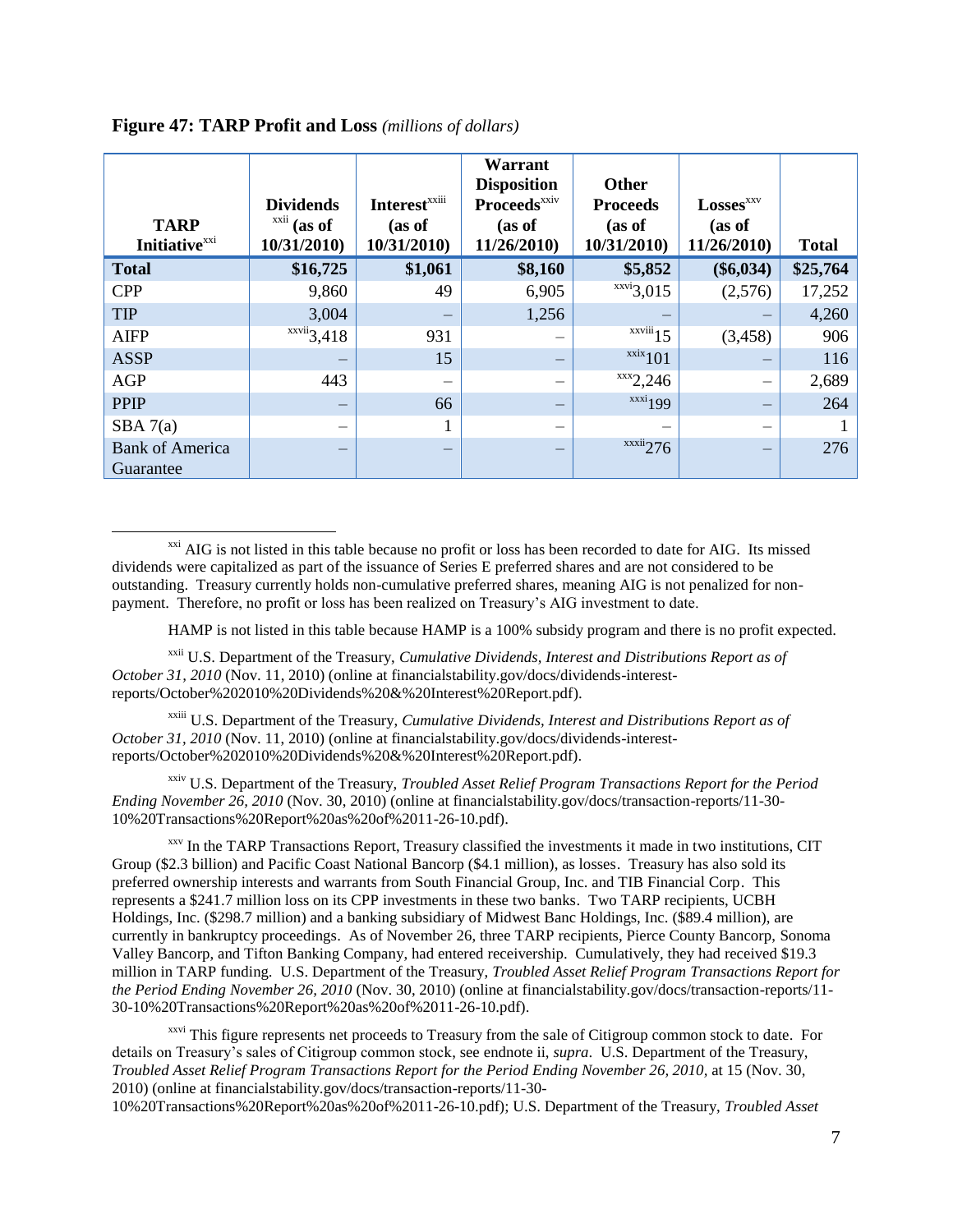*Relief Program: Two-Year Retrospective*, at 25 (Oct. 2010) (online at www.financialstability.gov/docs/TARP%20Two%20Year%20Retrospective\_10%2005%2010\_transmittal%20letter. pdf).

xxvii This figure includes \$815 million in dividends from Ally preferred stock, trust preferred securities, and mandatory convertible preferred shares. The dividend total also includes a \$748.6 million senior unsecured note from Treasury's investment in General Motors. U.S. Department of the Treasury, *Cumulative Dividends, Interest and Distributions Report as of October 31, 2010* (Nov. 11, 2010) (online at financialstability.gov/docs/dividendsinterest-reports/October%202010%20Dividends%20&%20Interest%20Report.pdf); Data provided by Treasury (May 7, 2010).

xxviii Treasury received proceeds from an additional note connected with the loan made to Chrysler Financial on January 16, 2009. U.S. Department of the Treasury, *Troubled Asset Relief Program Transactions Report for the Period Ending November 26, 2010,* at 18 (Nov. 30, 2010) (online at financialstability.gov/docs/transaction-reports/11-30-10%20Transactions%20Report%20as%20of%2011-26-10.pdf).

xxix This represents the total proceeds from additional notes connected with Treasury's investments in GM Supplier Receivables LLC and Chrysler Receivables SPV LLC. U.S. Department of the Treasury, *Troubled Asset Relief Program Transactions Report for the Period Ending November 26, 2010,* at 19 (Nov. 30, 2010) (online at financialstability.gov/docs/transaction-reports/11-30-10%20Transactions%20Report%20as%20of%2011-26-10.pdf).

 $xxx$  As a fee for taking a second-loss position of up to \$5 billion on a \$301 billion pool of ring-fenced Citigroup assets as part of the AGP, Treasury received \$4.03 billion in Citigroup preferred stock and warrants. Treasury exchanged these preferred stocks for trust preferred securities in June 2009. Following the early termination of the guarantee in December 2009, Treasury cancelled \$1.8 billion of the trust preferred securities, leaving Treasury with \$2.23 billion in Citigroup trust preferred securities. On September 30, 2010, Treasury sold these securities for \$2.25 billion in total proceeds. At the end of Citigroup's participation in the FDIC's TLGP, the FDIC may transfer \$800 million of \$3.02 billion in Citigroup Trust Preferred Securities it received in consideration for its role in the AGP to Treasury. U.S. Department of the Treasury, *Troubled Asset Relief Program Transactions Report for the Period Ending November 26, 2010*, at 20 (Nov. 30, 2010) (online at financialstability.gov/docs/transaction-reports/11-30-10%20Transactions%20Report%20as%20of%2011-26- 10.pdf); U.S. Department of the Treasury, Board of Governors of the Federal Reserve System, Federal Deposit Insurance Corporation, and Citigroup Inc., *Termination Agreement*, at 1 (Dec. 23, 2009) (online at www.financialstability.gov/docs/Citi%20AGP%20Termination%20Agreement%20-

%20Fully%20Executed%20Version.pdf); U.S. Department of the Treasury, *Treasury Announces Further Sales of Citigroup Securities and Cumulative Return to Taxpayers of \$41.6 Billion* (Sept. 30, 2010) (online at financialstability.gov/latest/pr\_09302010c.html); Federal Deposit Insurance Corporation, *2009 Annual Report*, at 87 (June 30, 2010) (online at www.fdic.gov/about/strategic/report/2009annualreport/AR09final.pdf).

<sup>xxxi</sup> As of October 31, 2010, Treasury has earned \$264.2 million in membership interest distributions from the PPIP. Additionally, Treasury has earned \$20.6 million in total proceeds following the termination of the TCW fund. *See* U.S. Department of the Treasury, *Cumulative Dividends, Interest and Distributions Report as of October 31, 2010*, at 14 (Nov. 11, 2010) (online at financialstability.gov/docs/dividends-interestreports/October%202010%20Dividends%20&%20Interest%20Report.pdf); U.S. Department of the Treasury, *Troubled Asset Relief Program Transactions Report for the Period Ending November 26, 2010,* at 23 (Nov. 30, 2010) (online at financialstability.gov/docs/transaction-reports/11-30-

10%20Transactions%20Report%20as%20of%2011-26-10.pdf).

 $\overline{\phantom{a}}$ 

<sup>xxxii</sup> Although Treasury, the Federal Reserve, and the FDIC negotiated with Bank of America regarding a similar guarantee, the parties never reached an agreement. In September 2009, Bank of America agreed to pay each of the prospective guarantors a fee as though the guarantee had been in place during the negotiations period. This agreement resulted in payments of \$276 million to Treasury, \$57 million to the Federal Reserve, and \$92 million to the FDIC. U.S. Department of the Treasury, Board of Governors of the Federal Reserve System, Federal Deposit Insurance Corporation, and Bank of America Corporation, *Termination Agreement*, at 1-2 (Sept. 21, 2009) (online at www.financialstability.gov/docs/AGP/BofA%20-%20Termination%20Agreement%20-%20executed.pdf).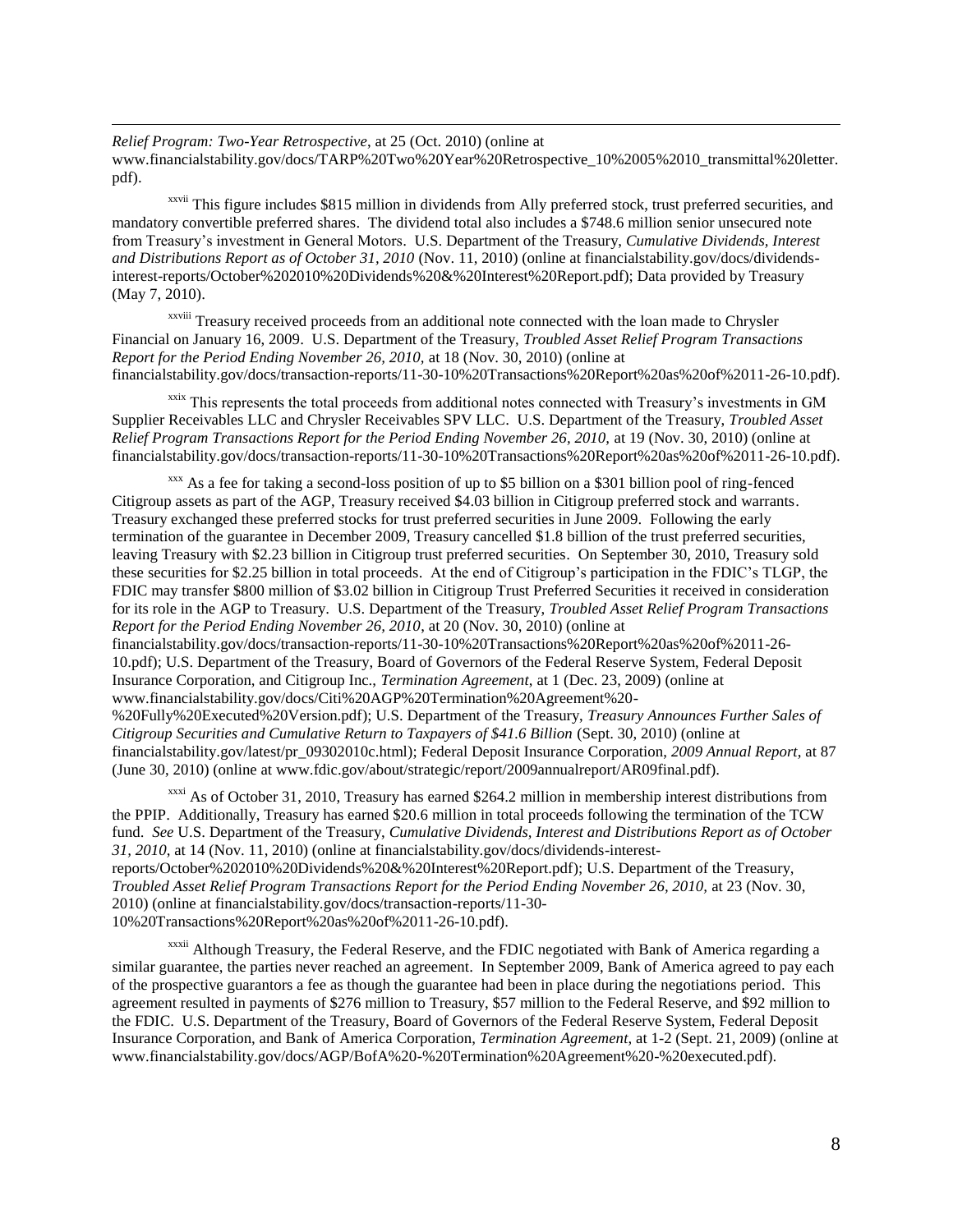### **d. CPP Unpaid Dividend and Interest Payments**<sup>487</sup>

 $\overline{a}$ 

As of October 31, 2010, 123 institutions have missed at least one dividend payment on preferred stock issued under CPP outstanding.<sup>488</sup> Among these institutions, 97 are not current on cumulative dividends, amounting to \$110.8 million in missed payments. Another 26 banks have not paid \$8 million in non-cumulative dividends. Of the \$49.5 billion currently outstanding in CPP funding, Treasury's investments in banks with non-current dividend payments total \$3.8 billion. A majority of the banks that remain delinquent on dividend payments have under \$1 billion in total assets on their balance sheets. Also, there are 22 institutions that no longer have outstanding unpaid dividends, after previously deferring their quarterly payments.<sup>489</sup>

Six banks have failed to make six dividend payments, while one bank has missed all seven quarterly payments. These institutions have received a total of \$207.1 million in CPP funding. Under the terms of the CPP, after a bank fails to pay dividends for six periods, Treasury has the right to elect two individuals to the company's board of directors.<sup>490</sup> Figure 48 below provides further details on the distribution and the number of institutions that have missed dividend payments.

In addition, eight CPP participants have missed at least one interest payment, representing \$3.6 million in cumulative unpaid interest payments. Treasury's total investments in these non-public institutions represent less than \$1 billion in CPP funding.

<sup>487</sup> U.S. Department of the Treasury, *Cumulative Dividends, Interest, and Distributions Report as of October 31, 2010*, at 20 (Nov. 10, 2010) (online at www.financialstability.gov/docs/dividends-interestreports/October%202010%20Dividends%20&%20Interest%20Report.pdf) (hereinafter "Cumulative Dividends, Interest, and Distributions Report as of October 31, 2010").

<sup>&</sup>lt;sup>488</sup> Does not include banks with missed dividend payments that have either repaid all delinquent dividends, exited TARP, gone into receivership, or filed for bankruptcy.

<sup>&</sup>lt;sup>489</sup> Includes institutions that have either (a) fully repaid their CPP investment and exited the program or (b) entered bankruptcy or its subsidiary was placed into receivership. Cumulative Dividends, Interest, and Distributions Report as of October 31, 2010, *supra* note 487, at 20.

<sup>490</sup> U.S. Department of the Treasury, *Frequently Asked Questions Capital Purchase Program (CPP): Related to Missed Dividend (or Interest) Payments and Director Nomination* (online at www.financialstability.gov/docs/CPP/CPP%20Directors%20FAQs.pdf) (accessed Dec. 10, 2010).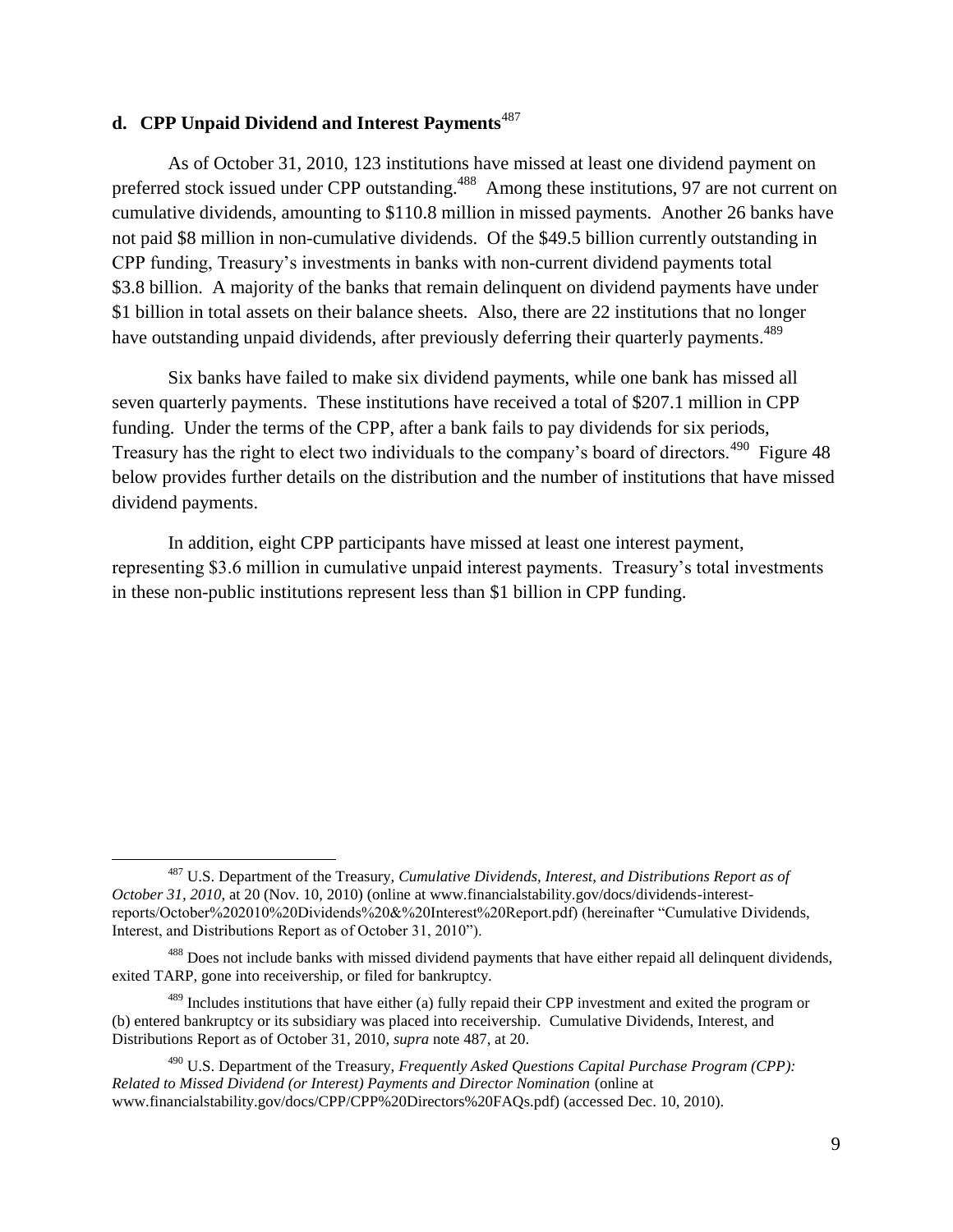| <b>Number of Missed Payments</b> | 1              | $\mathbf{2}$ | 3            | 4        | 5                       | 6        | 7        | <b>Total</b>          |
|----------------------------------|----------------|--------------|--------------|----------|-------------------------|----------|----------|-----------------------|
| <b>Cumulative Dividends</b>      |                |              |              |          |                         |          |          |                       |
| Number of Banks, by asset size   | 30             | 20           | 18           | 16       | 10                      | 3        | $\Omega$ | 97                    |
| Under \$1B                       | 22             | 17           | 14           | 11       | ⇁                       |          | $\Omega$ | 72                    |
| $$1B-$10B$                       | 6              | 3            | 3            | 5        | 3                       | ∍        | $\Omega$ | 22                    |
| Over \$10B                       | $\overline{2}$ | $\Omega$     |              | 0        | $\Omega$                | $\Omega$ | $\Omega$ | 3                     |
| <b>Non-Cumulative Dividends</b>  |                |              |              |          |                         |          |          |                       |
| Number of Banks, by asset size   | $\overline{2}$ | 5            | $\mathbf{z}$ | 3        | 5                       | 3        |          | 26                    |
| Under \$1B                       |                | 5            | 6            | 3        | $\overline{\mathbf{5}}$ | 3        |          | 24                    |
| $$1B-$10B$                       |                | $\Omega$     |              | $\Omega$ | 0                       | $\Omega$ |          | $\mathcal{D}_{\cdot}$ |
| Over \$10B                       | 0              | $\Omega$     | $\Omega$     | $\Omega$ | $\Omega$                | $\Omega$ | $\Omega$ |                       |
| <b>Total Missed Payments</b>     |                |              |              |          |                         |          |          | 123                   |

### Figure 48: CPP Missed Dividend Payments (as of October 31, 2010)<sup>491</sup>

#### **e. CPP Losses**

 $\overline{\phantom{a}}$ 

As of November 26, 2010, Treasury has realized a total of \$2.6 billion in losses from investments in four CPP participants. CIT Group Inc. and Pacific Coast National Bancorp have both completed bankruptcy proceedings, and the preferred stock and warrants issued by the South Financial Group and TIB Financial Corp. were sold to third-party institutions at a discount. Excluded from Treasury's total losses are investments in institutions that have pending receivership or bankruptcy proceedings, as well as an institution that is currently the target of an acquisition.<sup>492</sup> Settlement of these transactions and proceedings would increase total losses in the CPP to \$3.0 billion. Figure 49 below details settled and unsettled investment losses from CPP participants that have declared bankruptcy, been placed into receivership, or renegotiated the terms of their CPP contracts.

<sup>491</sup> Cumulative Dividends, Interest, and Distributions Report as of October 31, 2010, *supra* note 487, at 17- 20. Data on total bank assets compiled using SNL Financial data service (accessed Nov. 3, 2010).

<sup>492</sup> Treasury Transactions Report, *supra* note481, at 13.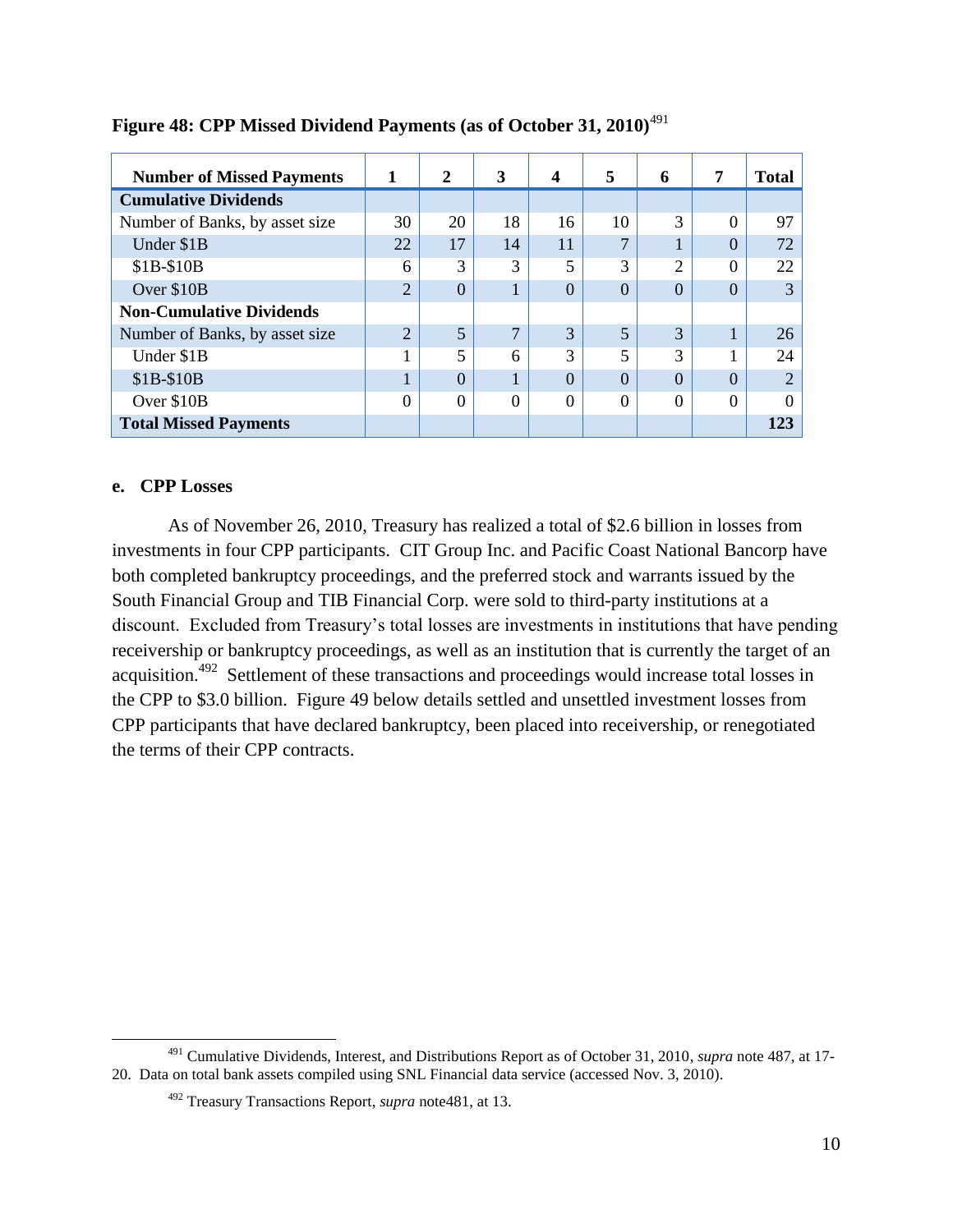# Figure 49: CPP Settled and Unsettled Losses<sup>493</sup>

| <b>Institution</b>                         | <b>Investment</b><br><b>Amount</b> | <b>Investment</b><br><b>Disposition</b><br><b>Amount</b> | Warrant<br><b>Disposition</b><br><b>Amount</b> | <b>Dividends</b><br>& Interest | <b>Possible Losses/</b><br><b>Reduced</b><br><b>Exposure</b> | <b>Action</b>                                                                                                                                                                                                                                                                                                                                                                                                                                               |
|--------------------------------------------|------------------------------------|----------------------------------------------------------|------------------------------------------------|--------------------------------|--------------------------------------------------------------|-------------------------------------------------------------------------------------------------------------------------------------------------------------------------------------------------------------------------------------------------------------------------------------------------------------------------------------------------------------------------------------------------------------------------------------------------------------|
| <b>Cadence Financial</b><br>Corporation    | \$44,000,000                       | \$38,000,000                                             |                                                | \$2,970,000                    | \$(6,000,000)                                                | 10/29/2010: Treasury agreed to sell<br>preferred stock and warrants issued by<br>Cadence Financial to Community<br>Bancorp LLC for \$38 million plus<br>accrued and unpaid dividends.<br>Completion of the sale subject to<br>fulfillment of certain closing conditions.                                                                                                                                                                                    |
| Capital Bank<br>Corporation <sup>494</sup> | 41,279,000                         |                                                          |                                                | 3,457,117                      | (20, 639, 500)                                               | 11/9/2010: Capital Bank Corp. is seeking<br>to enter an agreement with Treasury<br>pursuant to which the company will<br>repurchase outstanding TARP preferred<br>shares at 50 percent of liquidation value,<br>plus accrued unpaid dividends. The<br>company will use cash proceeds from its<br>acquisition by North American Financial<br>Holdings Inc. As of Nov. 30, 2010, no<br>agreement has been reached between<br>Capital Bank Corp. and Treasury. |
| CIT Group Inc.*                            | 2,330,000,000                      |                                                          |                                                | 43,687,500                     | (2,330,000,000)                                              | 12/10/2009: Bankruptcy reorganization<br>plan for CIT Group Inc. became<br>effective. CPP preferred shares and<br>warrants were extinguished and replaced<br>with contingent value rights (CVR). On<br>Feb. 8, 2010, the CVRs expired without<br>value.                                                                                                                                                                                                     |

<sup>&</sup>lt;sup>493</sup> Treasury Transactions Report, *supra* note 481, at 14. The asterisk ("\*") denotes recognized losses on Treasury's Transactions Report.

 $\overline{\phantom{a}}$ 

<sup>494</sup> Capital Bank Corporation, *Schedule 14A*, at 5 (Nov. 19, 2010) (online at www.sec.gov/Archives/edgar/data/1071992/000095012310107474/g25191ddef14a.htm).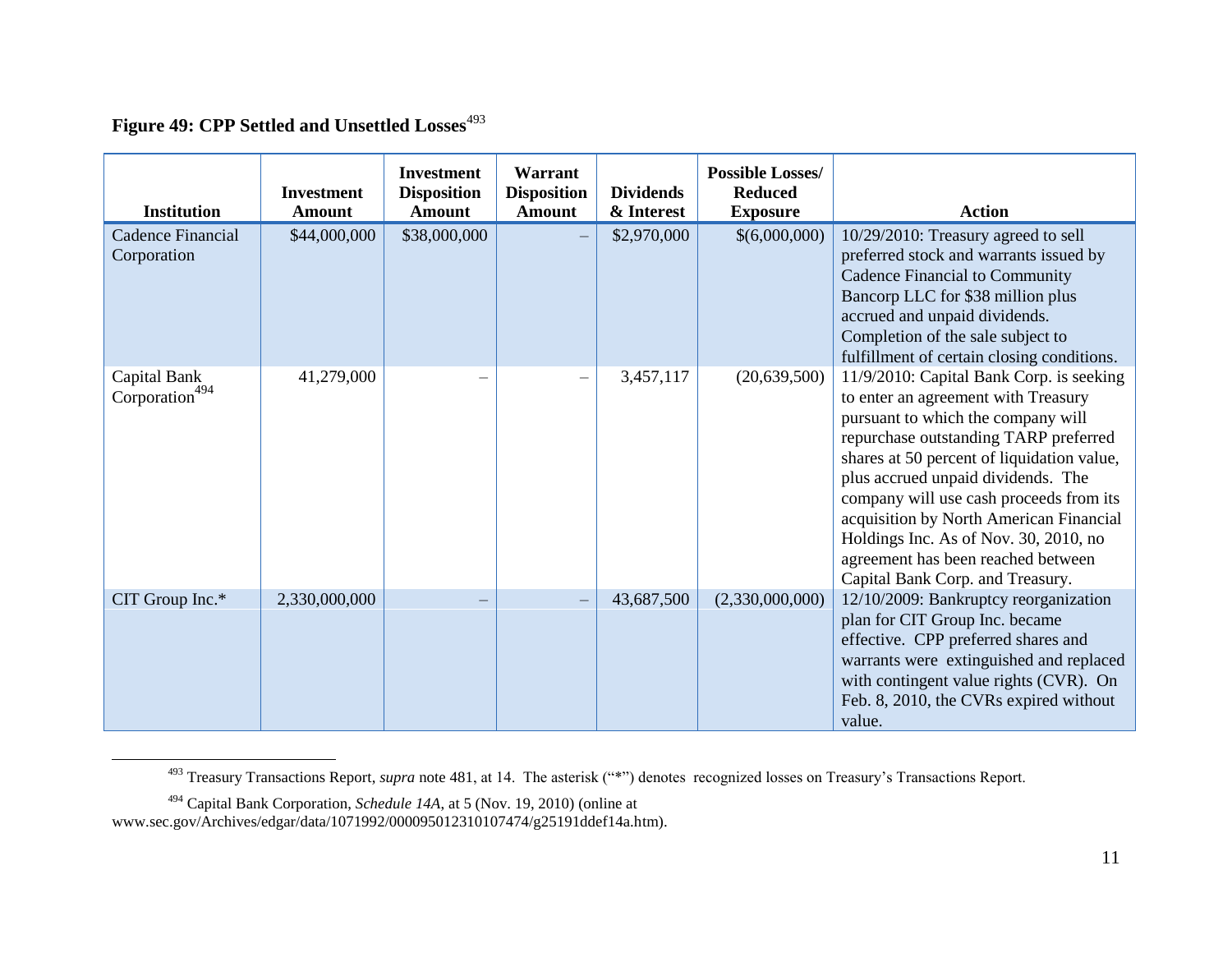| <b>Total</b>                          | \$3,214,798,000 | \$182,051,706 | 440,000   | 77,085,901 | \$(3,012,106,794) |                                                                                                                                                                                                                 |
|---------------------------------------|-----------------|---------------|-----------|------------|-------------------|-----------------------------------------------------------------------------------------------------------------------------------------------------------------------------------------------------------------|
| <b>UCBH</b> Holdings,<br>Inc.         | 298,737,000     |               |           | 7,509,920  | (298, 737, 000)   | 11/6/2009: United Commercial Bank, a<br>wholly-owned subsidiary of UCBH<br>Holdings, Inc., was placed into<br>receivership. UCBH Holdings is<br>currently in bankruptcy proceedings.                            |
| <b>Tifton Banking</b><br>Company      | 3,800,000       |               |           | 223,208    | (3,800,000)       | 11/12/2010: Tifton Banking Company<br>placed into receivership.                                                                                                                                                 |
| <b>TIB</b> Financial<br>$Corp.*$      | 37,000,000      | 12,119,637    | 40,000    | 1,284,722  | (24,880,363)      | 9/30/2010: Preferred stock and warrants<br>sold to North American Financial<br>Holdings.                                                                                                                        |
| The Bank of<br>Currituck              | 4,021,000       | 1,752,850     |           | 169,834    | (2,268,150)       | 11/5/2010: Treasury agreed to sell all<br>preferred stock (including preferred stock<br>received upon exercise of warrants) to<br>the Bank of Currituck.                                                        |
| South Financial<br>Group*             | 347,000,000     | 130,179,219   | \$400,000 | 16,386,111 | (216,820,781)     | 9/30/2010: Preferred stock and warrants<br>sold to Toronto-Dominion Bank.                                                                                                                                       |
| Sonoma Valley<br>Bancorp              | 8,653,000       |               |           | 347,164    | (8,653,000)       | 8/20/2010: Sonoma Valley Bancorp<br>subsidiary, Sonoma Valley Bank, placed<br>into receivership.                                                                                                                |
| Pierce County<br>Bancorp              | 6,800,000       |               |           | 207,948    | (6,800,000)       | 11/5/2010: Pierce County Bancorp<br>subsidiary, Pierce Commercial Bank,<br>placed into receivership.                                                                                                            |
| Pacific Coast<br>National Bancorp*    | 4,120,000       |               |           | 18,088     | (4,120,000)       | 2/11/2010: Pacific Coast National<br>Bancorp dismissed its bankruptcy<br>proceedings without recovery to creditors<br>or investors. Investments, including<br>Treasury's CPP investments, were<br>extinguished. |
| <b>Midwest Banc</b><br>Holdings, Inc. | 89,388,000      |               |           | 824,289    | (89, 388, 000)    | 5/14/2010: Midwest Banc Holdings, Inc.<br>subsidiary, Midwest Bank and Trust,<br>Co., placed into receivership. Midwest<br>Banc Holdings is currently in bankruptcy<br>proceedings.                             |
|                                       |                 |               |           |            |                   |                                                                                                                                                                                                                 |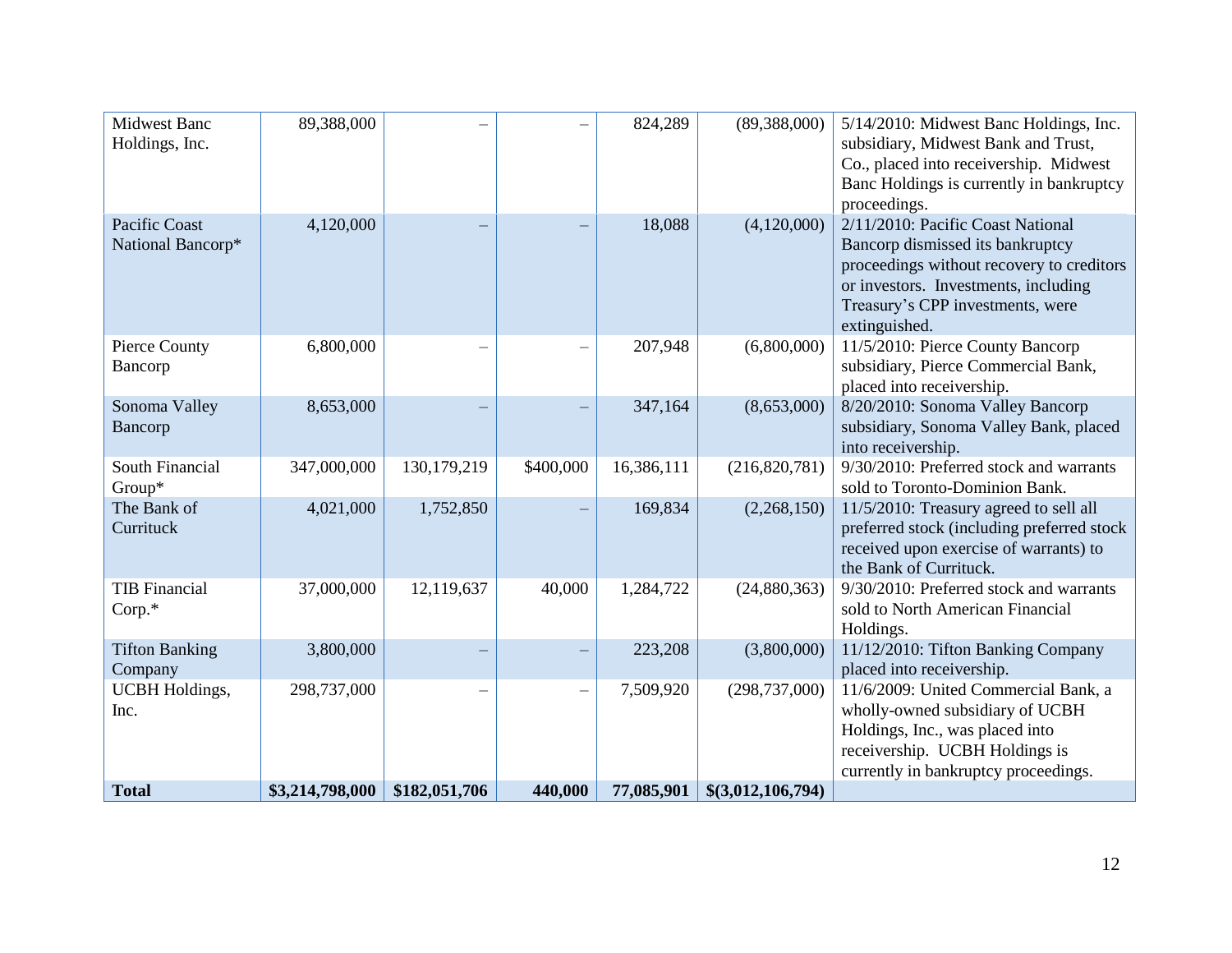#### **f. Rate of Return**

As of December 2, 2010, the average internal rate of return for all public financial institutions that participated in the CPP and fully repaid the U.S. government (including preferred shares, dividends, and warrants) remained at 8.4 percent, as no institutions exited the program in November.<sup>495</sup> The internal rate of return is the annualized effective compounded return rate that can be earned on invested capital.

 $\overline{\phantom{a}}$ <sup>495</sup> Calculation of the internal rate of return (IRR) also includes CPP investments in public institutions not repaid in full (for reasons such as acquisition by another institution) in the Transaction Report, e.g., The South Financial Group and TIB Financial Corporation. The Panel's total IRR calculation now includes CPP investments in public institutions recorded as a loss on the TARP Transaction Report due to bankruptcy, e.g., CIT Group Inc. Going forward, the Panel will continue to include losses due to bankruptcy when Treasury determines that any associated contingent value rights have expired without value. When excluding CIT Group from the calculation, the resulting IRR is 10.4 percent. Treasury Transactions Report, *supra* note 481.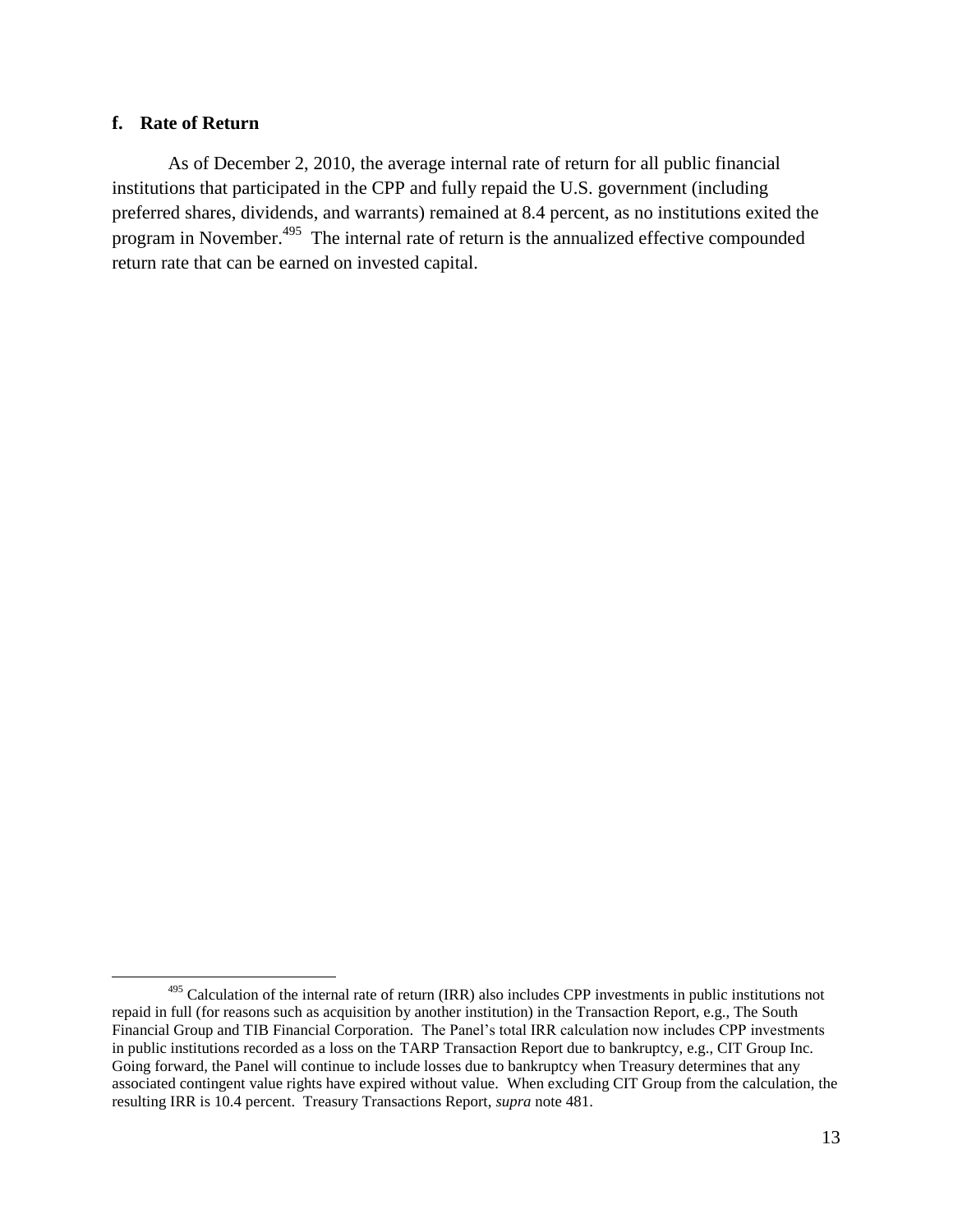# **g. Warrant Disposition**

| Figure 50: Warrant Repurchases/Auctions for Financial Institutions who have fully Repaid |  |
|------------------------------------------------------------------------------------------|--|
| <b>CPP Funds (as of December 2, 2010)</b>                                                |  |

| <b>Institution</b>        | <b>Investment</b><br>Date | Warrant<br>Repurchase<br><b>Date</b> | Warrant<br>Repurchase/<br><b>Sale Amount</b> | <b>Panel's Best</b><br><b>Valuation</b><br><b>Estimate at</b><br><b>Disposition</b><br><b>Date</b> | Price/<br><b>Estimate</b><br>Ratio | <b>IRR</b> |
|---------------------------|---------------------------|--------------------------------------|----------------------------------------------|----------------------------------------------------------------------------------------------------|------------------------------------|------------|
| <b>Old National</b>       |                           |                                      |                                              |                                                                                                    |                                    |            |
| Bancorp                   | 12/12/2008                | 5/8/2009                             | \$1,200,000                                  | \$2,150,000                                                                                        | 0.558                              | 9.3%       |
| Iberiabank                |                           |                                      |                                              |                                                                                                    |                                    |            |
| Corporation               | 12/5/2008                 | 5/20/2009                            | 1,200,000                                    | 2,010,000                                                                                          | 0.597                              | 9.4%       |
| Firstmerit                |                           |                                      |                                              |                                                                                                    |                                    |            |
| Corporation               | 1/9/2009                  | 5/27/2009                            | 5,025,000                                    | 4,260,000                                                                                          | 1.180                              | 20.3%      |
| Sun Bancorp, Inc.         | 1/9/2009                  | 5/27/2009                            | 2,100,000                                    | 5,580,000                                                                                          | 0.376                              | 15.3%      |
| <b>Independent Bank</b>   |                           |                                      |                                              |                                                                                                    |                                    |            |
| Corp.                     | 1/9/2009                  | 5/27/2009                            | 2,200,000                                    | 3,870,000                                                                                          | 0.568                              | 15.6%      |
| <b>Alliance Financial</b> |                           |                                      |                                              |                                                                                                    |                                    |            |
| Corporation               | 12/19/2008                | 6/17/2009                            | 900,000                                      | 1,580,000                                                                                          | 0.570                              | 13.8%      |
| First Niagara             |                           |                                      |                                              |                                                                                                    |                                    |            |
| <b>Financial Group</b>    | 11/21/2008                | 6/24/2009                            | 2,700,000                                    | 3,050,000                                                                                          | 0.885                              | 8.0%       |
| <b>Berkshire Hills</b>    |                           |                                      |                                              |                                                                                                    |                                    |            |
| Bancorp, Inc.             | 12/19/2008                | 6/24/2009                            | 1,040,000                                    | 1,620,000                                                                                          | 0.642                              | 11.3%      |
| <b>Somerset Hills</b>     |                           |                                      |                                              |                                                                                                    |                                    |            |
| Bancorp                   | 1/16/2009                 | 6/24/2009                            | 275,000                                      | 580,000                                                                                            | 0.474                              | 16.6%      |
| <b>SCBT</b> Financial     |                           |                                      |                                              |                                                                                                    |                                    |            |
| Corporation               | 1/16/2009                 | 6/24/2009                            | 1,400,000                                    | 2,290,000                                                                                          | 0.611                              | 11.7%      |
| <b>HF</b> Financial       |                           |                                      |                                              |                                                                                                    |                                    |            |
| Corp.                     | 11/21/2008                | 6/30/2009                            | 650,000                                      | 1,240,000                                                                                          | 0.524                              | 10.1%      |
| <b>State Street</b>       | 10/28/2008                | 7/8/2009                             | 60,000,000                                   | 54,200,000                                                                                         | 1.107                              | 9.9%       |
| U.S. Bancorp              | 11/14/2008                | 7/15/2009                            | 139,000,000                                  | 135,100,000                                                                                        | 1.029                              | 8.7%       |
| The Goldman               |                           |                                      |                                              |                                                                                                    |                                    |            |
| Sachs Group, Inc.         | 10/28/2008                | 7/22/2009                            | 1,100,000,000                                | 1,128,400,000                                                                                      | 0.975                              | 22.8%      |
| BB&T Corp.                | 11/14/2008                | 7/22/2009                            | 67,010,402                                   | 68,200,000                                                                                         | 0.983                              | 8.7%       |
| <b>American Express</b>   |                           |                                      |                                              |                                                                                                    |                                    |            |
| Company                   | 1/9/2009                  | 7/29/2009                            | 340,000,000                                  | 391,200,000                                                                                        | 0.869                              | 29.5%      |
| <b>Bank of New</b>        |                           |                                      |                                              |                                                                                                    |                                    |            |
| <b>York Mellon Corp</b>   | 10/28/2008                | 8/5/2009                             | 136,000,000                                  | 155,700,000                                                                                        | 0.873                              | 12.3%      |
| <b>Morgan Stanley</b>     | 10/28/2008                | 8/12/2009                            | 950,000,000                                  | 1,039,800,000                                                                                      | 0.914                              | 20.2%      |
| Northern Trust            |                           |                                      |                                              |                                                                                                    |                                    |            |
| Corporation               | 11/14/2008                | 8/26/2009                            | 87,000,000                                   | 89,800,000                                                                                         | 0.969                              | 14.5%      |
| Old Line                  |                           |                                      |                                              |                                                                                                    |                                    |            |
| Bancshares Inc.           | 12/5/2008                 | 9/2/2009                             | 225,000                                      | 500,000                                                                                            | 0.450                              | 10.4%      |
| <b>Bancorp Rhode</b>      |                           |                                      |                                              |                                                                                                    |                                    |            |
| Island, Inc.              | 12/19/2008                | 9/30/2009                            | 1,400,000                                    | 1,400,000                                                                                          | 1.000                              | 12.6%      |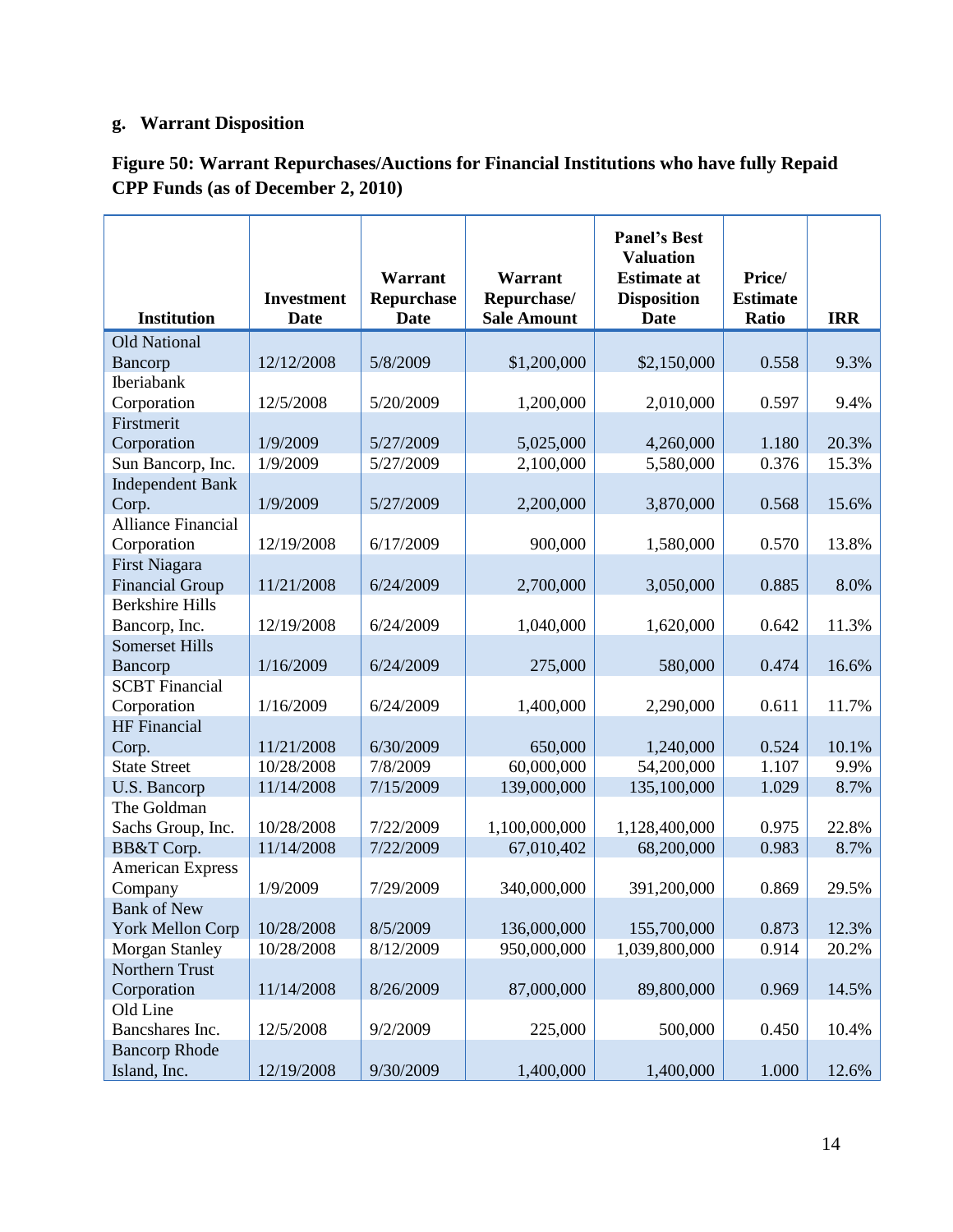| <b>Centerstate Banks</b>  |                           |            |               |               |       |            |
|---------------------------|---------------------------|------------|---------------|---------------|-------|------------|
| of Florida Inc.           | 11/21/2008                | 10/28/2009 | 212,000       | 220,000       | 0.964 | 5.9%       |
| Manhattan                 |                           |            |               |               |       |            |
| Bancorp                   | 12/5/2008                 | 10/14/2009 | 63,364        | 140,000       | 0.453 | 9.8%       |
| <b>CVB</b> Financial      |                           |            |               |               |       |            |
| Corp                      | 12/5/2008                 | 10/28/2009 | 1,307,000     | 3,522,198     | 0.371 | 6.4%       |
| Bank of the               |                           |            |               |               |       |            |
| <b>Ozarks</b>             | 12/12/2008                | 11/24/2009 | 2,650,000     | 3,500,000     | 0.757 | 9.0%       |
| Capital One               |                           |            |               |               |       |            |
| Financial                 | 11/14/2008                | 12/3/2009  | 148,731,030   | 232,000,000   | 0.641 | 12.0%      |
| <b>JPMorgan Chase</b>     |                           |            |               |               |       |            |
| & Co.                     | 10/28/2008                | 12/10/2009 | 950,318,243   | 1,006,587,697 | 0.944 | 10.9%      |
| CIT Group Inc.            | 12/31/2008                |            |               |               |       | $(97.2)\%$ |
| <b>TCF Financial</b>      |                           |            |               |               |       |            |
| Corp                      | 1/16/2009                 | 12/16/2009 | 9,599,964     | 11,825,830    | 0.812 | 11.0%      |
| <b>LSB</b> Corporation    | 12/12/2008                | 12/16/2009 | 560,000       | 535,202       | 1.046 | 9.0%       |
| Wainwright Bank           |                           |            |               |               |       |            |
| & Trust Company           | 12/19/2008                | 12/16/2009 | 568,700       | 1,071,494     | 0.531 | 7.8%       |
| Wesbanco Bank,            |                           |            |               |               |       |            |
| Inc.                      | 12/5/2008                 | 12/23/2009 | 950,000       | 2,387,617     | 0.398 | 6.7%       |
| <b>Union First Market</b> |                           |            |               |               |       |            |
| <b>Bankshares</b>         |                           |            |               |               |       |            |
| Corporation (Union        |                           |            |               |               |       |            |
| <b>Bankshares</b>         |                           |            |               |               |       |            |
| Corporation)              | 12/19/2008                | 12/23/2009 | 450,000       | 1,130,418     | 0.398 | 5.8%       |
| <b>Trustmark</b>          |                           |            |               |               |       |            |
| Corporation               | 11/21/2008                | 12/30/2009 | 10,000,000    | 11,573,699    | 0.864 | 9.4%       |
| <b>Flushing Financial</b> |                           |            |               |               |       |            |
| Corporation               | 12/19/2008                | 12/30/2009 | 900,000       | 2,861,919     | 0.314 | 6.5%       |
| OceanFirst Finan-         |                           |            |               |               |       |            |
| cial Corporation          | 1/16/2009                 | 2/3/2010   | 430,797       | 279,359       | 1.542 | 6.2%       |
| Monarch Finan-            |                           |            |               |               |       |            |
| cial Holdings, Inc.       | 12/19/2008                | 2/10/2010  | 260,000       | 623,434       | 0.417 | 6.7%       |
|                           | 10/28/2008 <sup>496</sup> |            |               |               |       |            |
|                           | $1/9/2009^{497}$          |            |               |               |       |            |
| <b>Bank of America</b>    | $1/14/2009^{498}$         | 3/3/2010   | 1,566,210,714 | 1,006,416,684 | 1.533 | 6.5%       |
| Washington Fed-           |                           |            |               |               |       |            |
| eral Inc./Washing-        |                           |            |               |               |       |            |
| ton Federal Savings       |                           |            |               |               |       |            |
| & Loan Association        | 11/14/2008                | 3/9/2010   | 15,623,222    | 10,166,404    | 1.537 | 18.6%      |
|                           |                           |            |               |               |       |            |
| <b>Signature Bank</b>     | 12/12/2008                | 3/10/2010  | 11,320,751    | 11,458,577    | 0.988 | 32.4%      |

<sup>496</sup> Investment date for Bank of America in CPP.

<sup>497</sup> Investment date for Merrill Lynch in CPP.

 $\overline{\phantom{a}}$ 

<sup>498</sup> Investment date for Bank of America in TIP.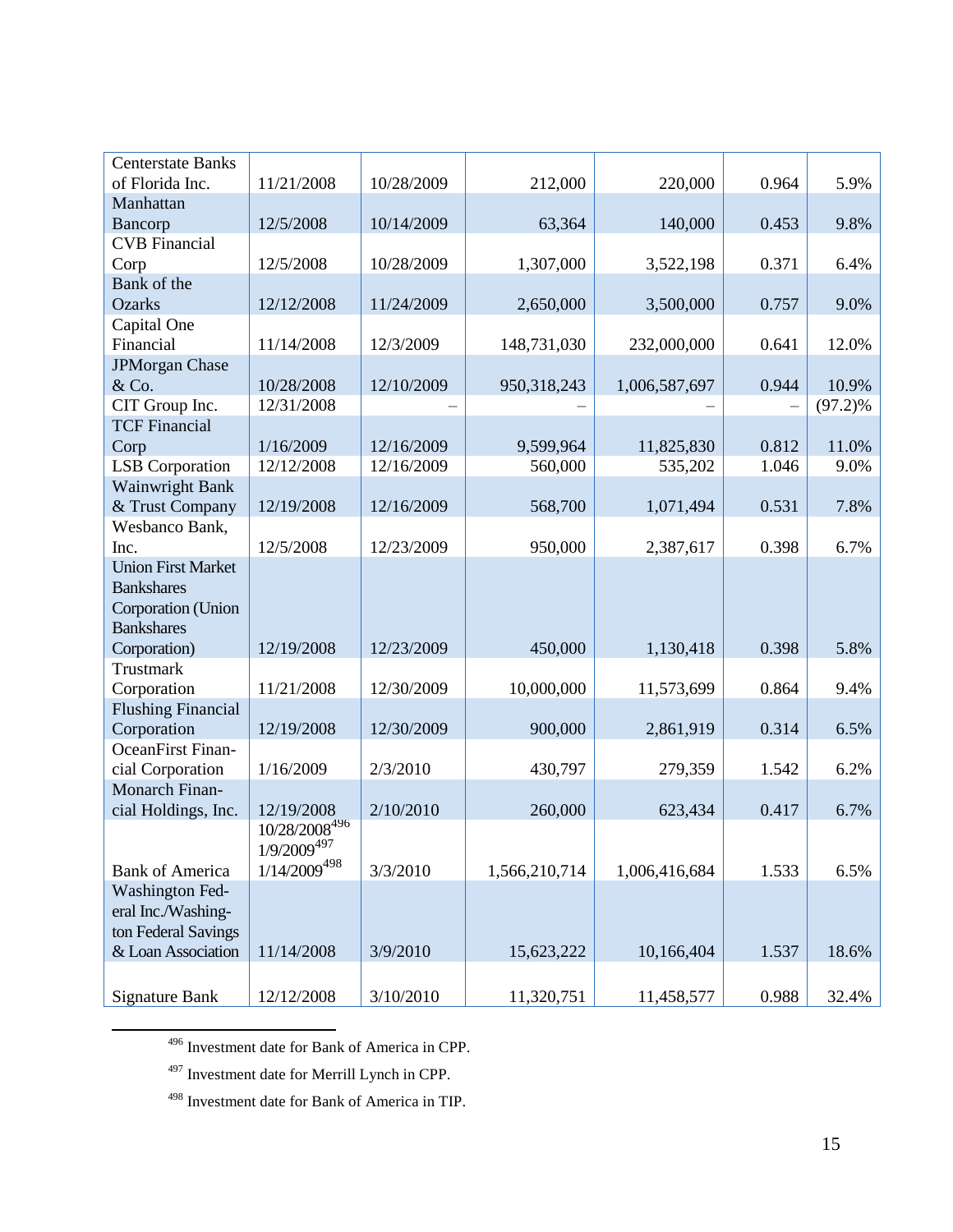| <b>Texas Capital</b>      |            |           |                 |                 |       |            |
|---------------------------|------------|-----------|-----------------|-----------------|-------|------------|
| Bancshares, Inc.          | 1/16/2009  | 3/11/2010 | 6,709,061       | 8,316,604       | 0.807 | 30.1%      |
| <b>Umpqua Holdings</b>    |            |           |                 |                 |       |            |
| Corp.                     | 11/14/2008 | 3/31/2010 | 4,500,000       | 5,162,400       | 0.872 | 6.6%       |
| <b>City National</b>      |            |           |                 |                 |       |            |
| Corporation               | 11/21/2008 | 4/7/2010  | 18,500,000      | 24,376,448      | 0.759 | 8.5%       |
| <b>First Litchfield</b>   |            |           |                 |                 |       |            |
| Financial                 |            |           |                 |                 |       |            |
| Corporation               | 12/12/2008 | 4/7/2010  | 1,488,046       | 1,863,158       | 0.799 | 15.9%      |
| <b>PNC</b> Financial      |            |           |                 |                 |       |            |
| Services Group Inc.       | 12/31/2008 | 4/29/2010 | 324,195,686     | 346,800,388     | 0.935 | 8.7%       |
| Comerica Inc.             | 11/14/2008 | 5/4/2010  | 183,673,472     | 276,426,071     | 0.664 | 10.8%      |
| <b>Valley National</b>    |            |           |                 |                 |       |            |
| Bancorp                   | 11/14/2008 | 5/18/2010 | 5,571,592       | 5,955,884       | 0.935 | 8.3%       |
| Wells Fargo Bank          | 10/28/2008 | 5/20/2010 | 849,014,998     | 1,064,247,725   | 0.798 | 7.8%       |
| <b>First Financial</b>    |            |           |                 |                 |       |            |
| Bancorp                   | 12/23/2008 | 6/2/2010  | 3,116,284       | 3,051,431       | 1.021 | 8.2%       |
| Sterling                  |            |           |                 |                 |       |            |
| Bancshares, Inc./         |            |           |                 |                 |       |            |
| <b>Sterling Bank</b>      | 12/12/2008 | 6/9/2010  | 3,007,891       | 5,287,665       | 0.569 | 10.8%      |
| <b>SVB</b> Financial      |            |           |                 |                 |       |            |
| Group                     | 12/12/2008 | 6/16/2010 | 6,820,000       | 7,884,633       | 0.865 | 7.7%       |
| Discover                  |            |           |                 |                 |       |            |
| <b>Financial Services</b> | 3/13/2009  | 7/7/2010  | 172,000,000     | 166,182,652     | 1.035 | 17.1%      |
| <b>Bar Harbor</b>         |            |           |                 |                 |       |            |
| <b>Bancshares</b>         | 1/16/2009  | 7/28/2010 | 250,000         | 518,511         | 0.482 | 6.2%       |
| Citizens &                |            |           |                 |                 |       |            |
| Northern                  |            |           |                 |                 |       |            |
| Corporation               | 1/16/2009  | 8/4/2010  | 400,000         | 468,164         | 0.854 | 5.9%       |
| Columbia Banking          |            |           |                 |                 |       |            |
| System, Inc.              | 11/21/2008 | 8/11/2010 | 3,301,647       | 3,291,329       | 1.003 | 7.3%       |
| Hartford Financial        |            |           |                 |                 |       |            |
| Services Group,           |            |           |                 |                 |       |            |
| Inc.                      | 6/26/2009  | 9/21/2010 | 713,687,430     | 472,221,996     | 1.511 | 30.3%      |
| <b>Lincoln National</b>   |            |           |                 |                 |       |            |
| Corporation               | 7/10/2009  | 9/16/2010 | 216,620,887     | 181,431,183     | 1.194 | 27.1%      |
| <b>Fulton Financial</b>   |            |           |                 |                 |       |            |
| Corporation               | 12/23/2008 | 9/8/2010  | 10,800,000      | 15,616,013      | 0.692 | 6.7%       |
| The Bancorp, Inc./        |            |           |                 |                 |       |            |
| The Bancorp Bank          | 12/12/2008 | 9/8/2010  | 4,753,985       | 9,947,683       | 0.478 | 12.8%      |
| South Financial           |            |           |                 |                 |       |            |
| Group, Inc./              |            |           |                 |                 |       |            |
| Carolina First Bank       | 12/5/2008  | 9/30/2010 | 400,000         | 1,164,486       | 0.343 | $(34.2)\%$ |
| <b>TIB</b> Financial      |            |           |                 |                 |       |            |
| Corp/TIB Bank             | 12/5/2008  | 9/30/2010 | 40,000          | 235,757         | 0.170 | $(38.0)\%$ |
| <b>Total</b>              |            |           | \$8,148,332,166 | \$7,999,280,713 | 1.019 | $8.4\%$    |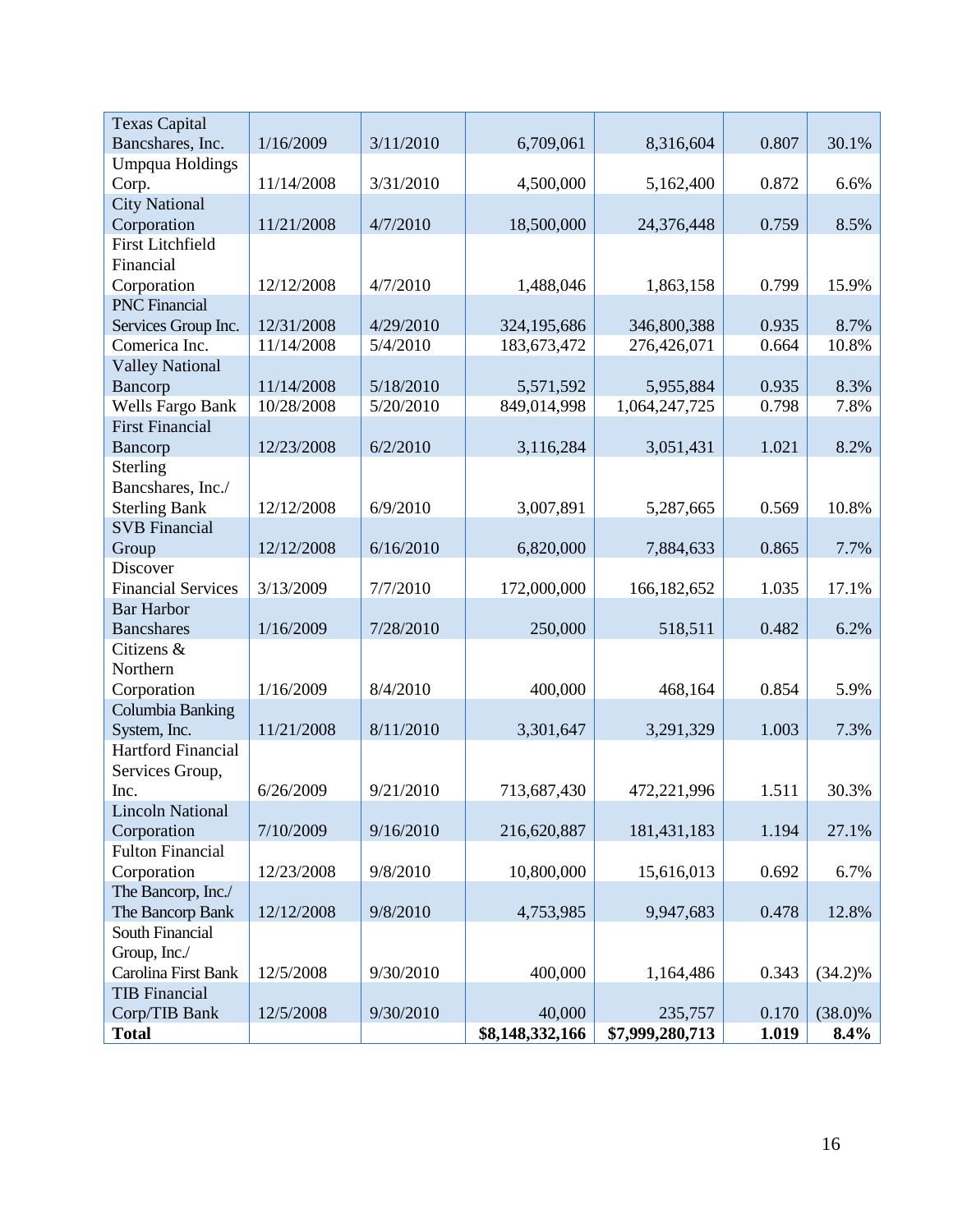|                                                                   | <b>Warrant Valuation</b> (millions of dollars) |                                |                                |  |  |  |
|-------------------------------------------------------------------|------------------------------------------------|--------------------------------|--------------------------------|--|--|--|
| <b>Financial Institutions with</b><br><b>Warrants Outstanding</b> | Low<br><b>Estimate</b>                         | <b>High</b><br><b>Estimate</b> | <b>Best</b><br><b>Estimate</b> |  |  |  |
| Citigroup, Inc. <sup>499</sup>                                    | \$74.68                                        | \$1,383.79                     | \$229.25                       |  |  |  |
| SunTrust Banks, Inc.                                              | 13.52                                          | 322.84                         | 103.76                         |  |  |  |
| <b>Regions Financial Corporation</b>                              | 4.61                                           | 157.75                         | 87.58                          |  |  |  |
| <b>Fifth Third Bancorp</b>                                        | 92.59                                          | 373.07                         | 177.87                         |  |  |  |
| KeyCorp                                                           | 20.60                                          | 152.96                         | 68.87                          |  |  |  |
| AIG                                                               | 401.00                                         | 1,977.51                       | 744.11                         |  |  |  |
| All Other Banks                                                   | 555.16                                         | 1,868.68                       | 1,102.97                       |  |  |  |
| <b>Total</b>                                                      | \$1,162.16                                     | \$6,236.60                     | \$2,514.41                     |  |  |  |

# **Figure 51: Valuation of Current Holdings of Warrants (as of December 2, 2010)**

# **2. Federal Financial Stability Efforts**

# **a. Federal Reserve and FDIC Programs**

In addition to the direct expenditures Treasury has undertaken through the TARP, the federal government has engaged in a much broader program directed at stabilizing the U.S. financial system. Many of these initiatives explicitly augment funds allocated by Treasury under specific TARP initiatives, such as FDIC and Federal Reserve asset guarantees for Citigroup, or operate in tandem with Treasury programs. Other programs, like the Federal Reserve's extension of credit through its Section 13(3) facilities and special purpose vehicles (SPVs) and the FDIC's Temporary Liquidity Guarantee Program (TLGP), operate independently of the TARP.

# **b. Total Financial Stability Resources**

 $\overline{\phantom{a}}$ 

Beginning in its April 2009 report, the Panel broadly classified the resources that the federal government has devoted to stabilizing the economy through myriad new programs and initiatives such as outlays, loans, or guarantees. With the reductions in funding for certain TARP programs, the Panel calculates the total value of these resources to be over \$2.5 trillion. However, this would translate into the ultimate "cost" of the stabilization effort only if: (1) assets do not appreciate; (2) no dividends are received, no warrants are exercised, and no TARP funds are repaid; (3) all loans default and are written off; and (4) all guarantees are exercised and subsequently written off.

With respect to the FDIC and Federal Reserve programs, the risk of loss varies significantly across the programs considered here, as do the mechanisms providing protection for

<sup>499</sup> Includes warrants issued under CPP, AGP, and TIP.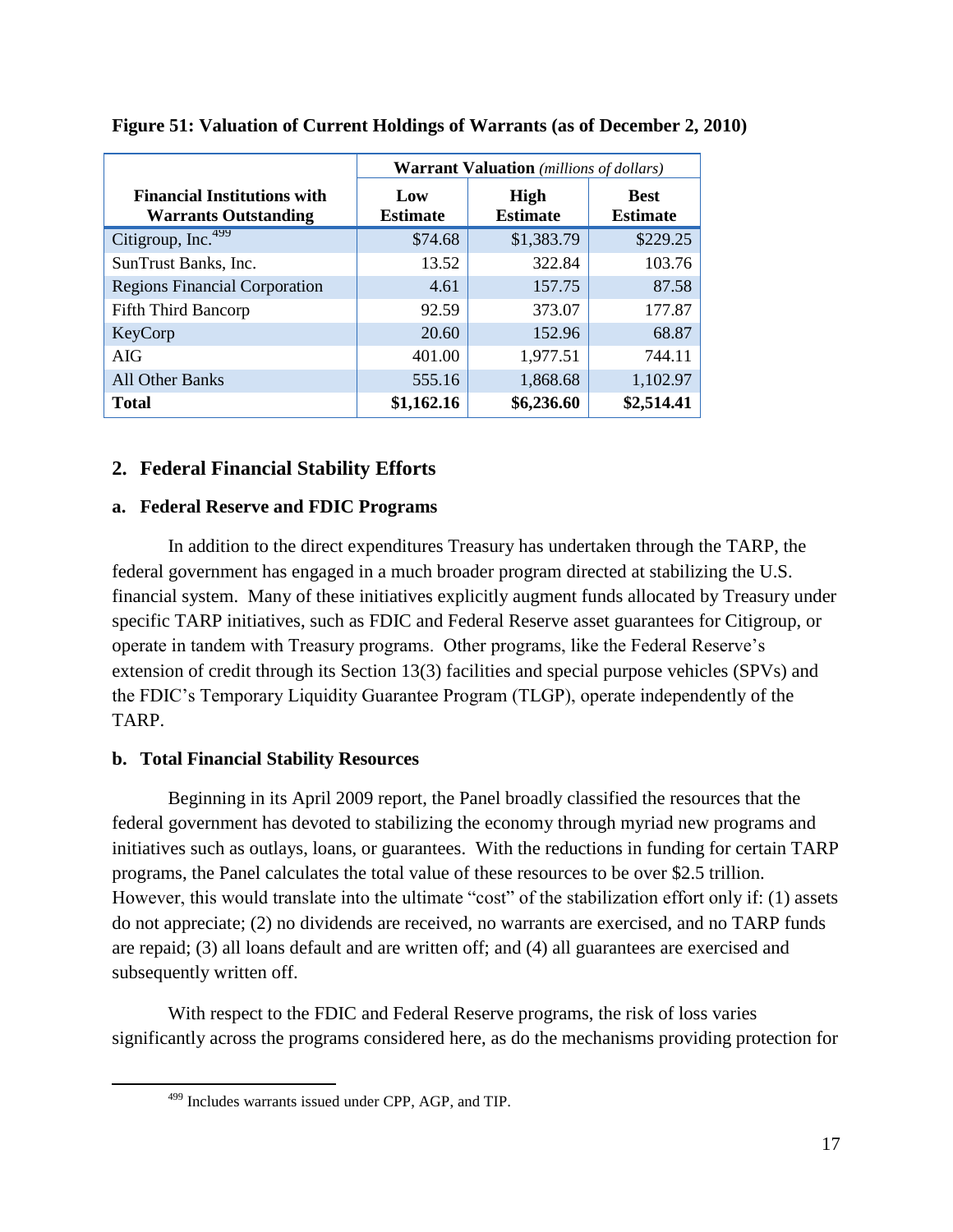the taxpayer against such risk. As discussed in the Panel's November 2009 report, the FDIC assesses a premium of up to 100 basis points on TLGP debt guarantees.<sup>500</sup> In contrast, the Federal Reserve's liquidity programs are generally available only to borrowers with good credit, and the loans are over-collateralized and with recourse to other assets of the borrower. If the assets securing a Federal Reserve loan realize a decline in value greater than the "haircut," the Federal Reserve is able to demand more collateral from the borrower. Similarly, should a borrower default on a recourse loan, the Federal Reserve can turn to the borrower's other assets to make the Federal Reserve whole. In this way, the risk to the taxpayer on recourse loans only materializes if the borrower enters bankruptcy.

#### **c. Mortgage Purchase Programs**

On September 7, 2008, Treasury announced the GSE Mortgage Backed Securities Purchase Program. The Housing and Economic Recovery Act of 2008 provided Treasury with the authority to purchase MBS guaranteed by GSEs through December 31, 2009. Treasury purchased approximately \$225 billion in GSE MBS by the time its authority expired.<sup>501</sup> As of November 2010, there was approximately \$149.7 billion in MBS still outstanding under this program.<sup>502</sup>

In March 2009, the Federal Reserve authorized purchases of \$1.25 trillion MBS guaranteed by Fannie Mae, Freddie Mac, and Ginnie Mae, and \$200 billion of agency debt securities from Fannie Mae, Freddie Mac, and the Federal Home Loan Banks.<sup>503</sup> The intended purchase amount for agency debt securities was subsequently decreased to \$175 billion.<sup>504</sup> All purchasing activity was completed on March 31, 2010. As of December 1, 2010, the Federal Reserve held \$1.02 trillion of agency MBS and \$148 billion of agency debt.<sup>505</sup>

<sup>503</sup> Board of Governors of the Federal Reserve System, *Federal Reserve System Monthly Report on Credit and Liquidity Programs and the Balance Sheet*, at 5 (Nov. 2010) (online at federalreserve.gov/monetarypolicy/files/monthlyclbsreport201011.pdf).

<sup>504</sup> *Id*. at 5.

 $\overline{\phantom{a}}$ 

<sup>500</sup> Congressional Oversight Panel, *November Oversight Report: Guarantees and Contingent Payments in TARP and Related Programs*, at 36 (Nov. 6, 2009) (online at cop.senate.gov/documents/cop-110609-report.pdf).

<sup>501</sup> U.S. Department of the Treasury, *FY2011 Budget in Brief*, at 138 (Feb. 2010) (online at www.treasury.gov/about/budget-performance/budget-in-brief/Documents/FY%202011%20BIB%20(2).pdf).

<sup>502</sup> U.S. Department of the Treasury, *MBS Purchase Program: Portfolio by Month* (online at www.financialstability.gov/docs/November%202010%20Portfolio%20by%20month.pdf) (accessed Dec. 3, 2010). Treasury has received \$65.7 billion in principal repayments and \$14.3 billion in interest payments from these securities. *See* U.S. Department of the Treasury, *MBS Purchase Program Principal and Interest Received* (online at www.financialstability.gov/docs/November%202010%20MBS%20Principal%20and%20Interest%20Monthly%20B reakout.pdf) (accessed Dec. 3, 2010).

<sup>505</sup> Board of Governors of the Federal Reserve System, *Factors Affecting Reserve Balances (H.4.1)* (Dec. 2, 2010) (online at www.federalreserve.gov/releases/h41/20101202/) (hereinafter "Factors Affecting Reserve Balances  $(H.4.1)$ ").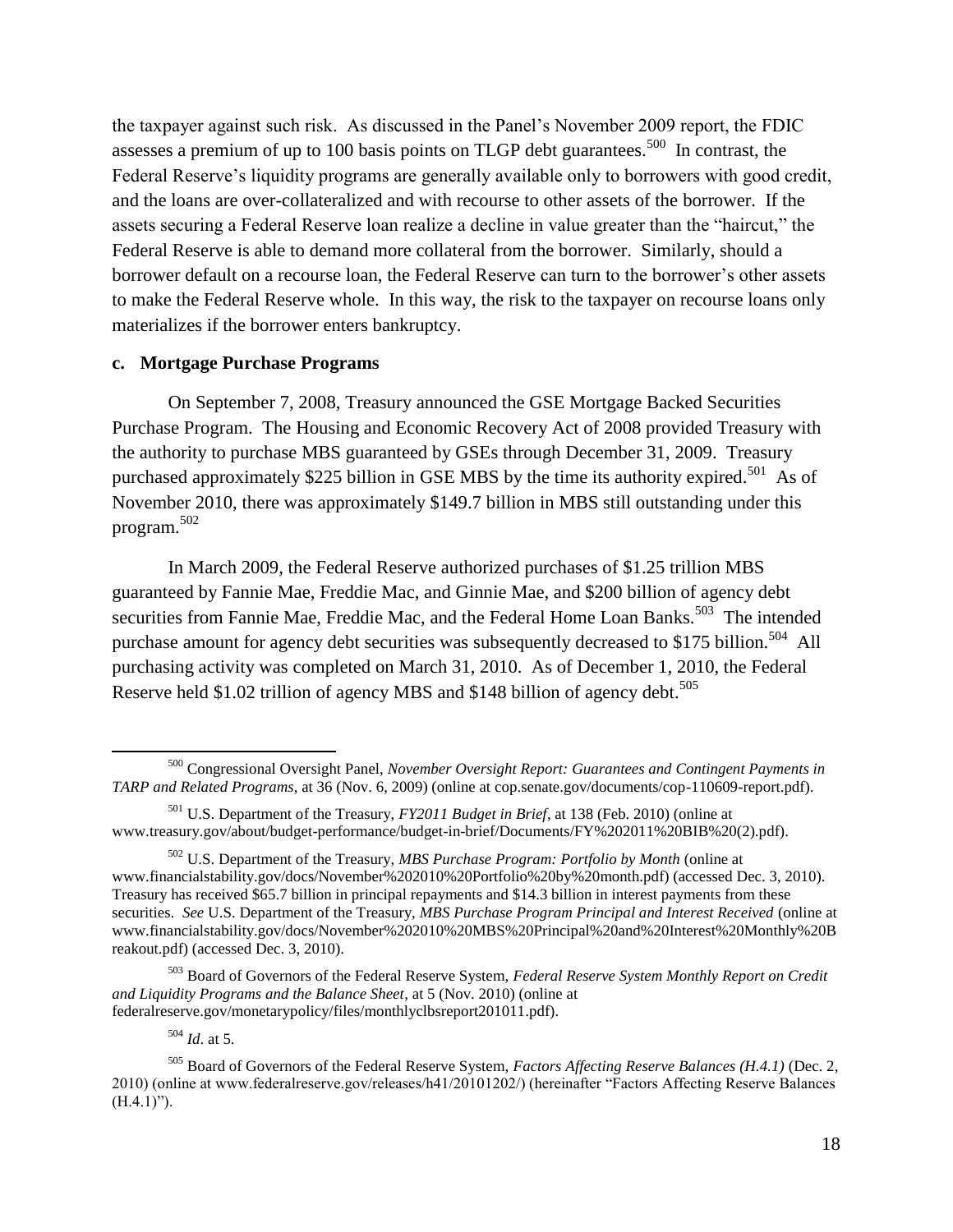# d. Federal Reserve Treasury Securities Purchases<sup>506</sup>

On November 3, 2010, the Federal Open Market Committee (FOMC) announced that it has directed FRBNY to begin purchasing an additional \$600 billion in longer-term Treasury securities. In addition, FRBNY will reinvest \$250 billion to \$300 billion in principal payments from agency debt and agency MBS in Treasury securities.<sup>507</sup> The additional purchases and reinvestments will be conducted through the end of the second quarter of 2011, meaning the pace of purchases will be approximately \$110 billion per month. In order to facilitate these purchases, FRBNY will temporarily lift its System Open Market Account per-issue limit, which prohibits the Federal Reserve's holdings of an individual security from surpassing 35 percent of the outstanding amount.<sup>508</sup> As of December 1, 2010, the Federal Reserve held \$917 billion in Treasury securities.<sup>509</sup>

www.federalreserve.gov/newsevents/press/monetary/20100810a.htm).

 $\overline{a}$ 

<sup>506</sup> Board of Governors of the Federal Reserve System, *Press Release – FOMC Statement* (Nov. 3, 2010) (online at www.federalreserve.gov/newsevents/press/monetary/20101103a.htm); Federal Reserve Bank of New York, *Statement Regarding Purchases of Treasury Securities* (Nov. 3, 2010) (online at www.federalreserve.gov/newsevents/press/monetary/monetary20101103a1.pdf).

 $507$  On August 10, 2010, the Federal Reserve began reinvesting principal payments on agency debt and agency MBS holdings in longer-term Treasury securities in order to keep the amount of their securities holdings in their System Open Market Account portfolio at their then-current level. Board of Governors of the Federal Reserve System, *FOMC Statement* (Aug. 10, 2010) (online at

<sup>508</sup> Federal Reserve Bank of New York, *FAQs: Purchases of Longer-term Treasury Securities* (Nov. 3, 2010) (online at www.newyorkfed.org/markets/lttreas\_faq.html).

<sup>509</sup> Factors Affecting Reserve Balances (H.4.1), *supra* note 505.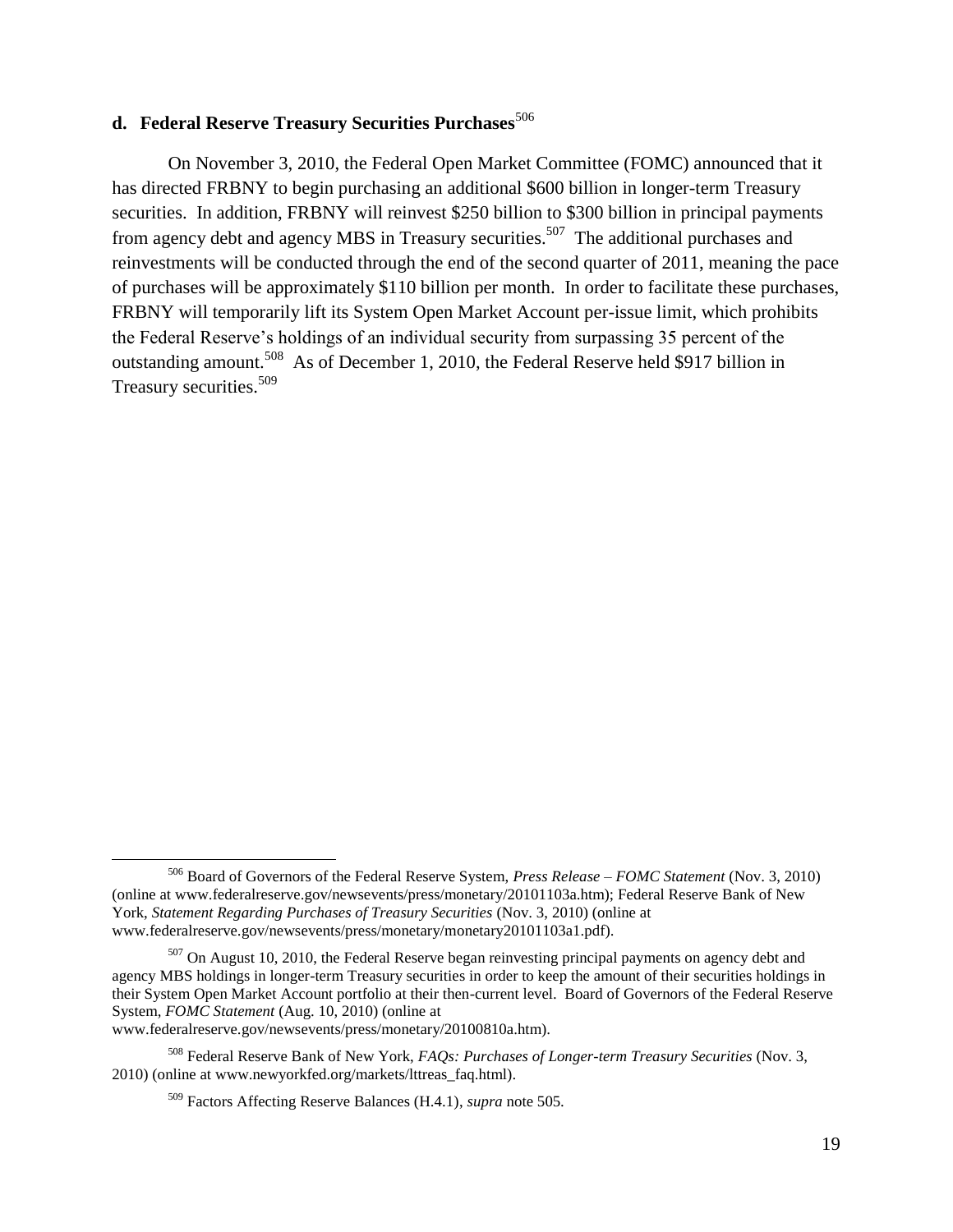| Program<br>(billions of dollars)             | <b>Treasury</b><br>(TARP) | Federal<br><b>Reserve</b>             | <b>FDIC</b>      | <b>Total</b>        |
|----------------------------------------------|---------------------------|---------------------------------------|------------------|---------------------|
| <b>Total</b>                                 | \$475                     | \$1,345.3                             | \$690.9          | \$2,511.2           |
| Outlays <sup>xxxiv</sup>                     | 218.7                     | 1,196.9                               | 188.9            | 1,604.6             |
| Loans                                        | 23.4                      | 148.4                                 | $\boldsymbol{0}$ | 171.8               |
| <b>Guarantees</b> <sup>xxxv</sup>            | 4.3                       | $\theta$                              | 502              | 506.3               |
| Repaid and Unavailable TARP Funds            | 228.6                     | $\overline{0}$                        | $\overline{0}$   | 228.6               |
| $\mathbf{AIG}^{xxxxvi}$                      | 69.8                      | 82.6                                  | $\bf{0}$         | 152.4               |
| <b>Outlays</b>                               | $\frac{xxvii}{69.8}$      | $\frac{x}{x}$ <sup>xxxviii</sup> 26.1 | $\overline{0}$   | 95.9                |
| Loans                                        | $\theta$                  | $\frac{xx}{x}$ 56.5                   | $\overline{0}$   | 56.5                |
| <b>Guarantees</b>                            | $\mathbf{0}$              | $\theta$                              | 0                | $\Omega$            |
| <b>Citigroup</b>                             | 11.6                      | $\boldsymbol{0}$                      | $\boldsymbol{0}$ | 11.6                |
| <b>Outlays</b>                               | $x_1$ 11.6                | $\mathbf{0}$                          | $\overline{0}$   | 11.6                |
| Loans                                        | $\boldsymbol{0}$          | $\mathbf{0}$                          | $\overline{0}$   | $\boldsymbol{0}$    |
| <b>Guarantees</b>                            | $\overline{0}$            | $\boldsymbol{0}$                      | $\overline{0}$   | $\overline{0}$      |
| <b>Capital Purchase Program (Other)</b>      | 37.8                      | $\boldsymbol{0}$                      | $\boldsymbol{0}$ | 37.8                |
| <b>Outlays</b>                               | $x^{1i}37.8$              | $\boldsymbol{0}$                      | $\overline{0}$   | 37.8                |
| Loans                                        | $\boldsymbol{0}$          | $\boldsymbol{0}$                      | 0                | $\overline{0}$      |
| <b>Guarantees</b>                            | $\overline{0}$            | $\boldsymbol{0}$                      | $\overline{0}$   | $\overline{0}$      |
| <b>Capital Assistance Program</b>            | N/A                       | $\boldsymbol{0}$                      | $\bf{0}$         | $x^{\text{li}}$ N/A |
| <b>TALF</b>                                  | 4.3                       | 38.7                                  | $\boldsymbol{0}$ | 43.0                |
| <b>Outlays</b>                               | $\theta$                  | $\overline{0}$                        | $\overline{0}$   | $\theta$            |
| Loans                                        | $\overline{0}$            | $x$ liv <sub>38.7</sub>               | $\overline{0}$   | 38.7                |
| <b>Guarantees</b>                            | $x^{\text{liii}}$ 4.3     | $\overline{0}$                        | $\overline{0}$   | 4.3                 |
| <b>PPIP</b> (Loans) <sup>xlv</sup>           | $\boldsymbol{0}$          | $\boldsymbol{0}$                      | $\bf{0}$         | $\mathbf{0}$        |
| <b>Outlays</b>                               | $\boldsymbol{0}$          | $\boldsymbol{0}$                      | $\overline{0}$   | $\theta$            |
| Loans                                        | $\boldsymbol{0}$          | $\boldsymbol{0}$                      | $\overline{0}$   | $\overline{0}$      |
| <b>Guarantees</b>                            | $\overline{0}$            | $\boldsymbol{0}$                      | $\overline{0}$   | $\overline{0}$      |
| <b>PPIP</b> (Securities)                     | $x1ivi$ 22.4              | $\boldsymbol{0}$                      | $\bf{0}$         | 22.4                |
| <b>Outlays</b>                               | 7.5                       | $\boldsymbol{0}$                      | $\overline{0}$   | 7.5                 |
| Loans                                        | 14.9                      | $\boldsymbol{0}$                      | 0                | 14.9                |
| <b>Guarantees</b>                            | $\theta$                  | $\boldsymbol{0}$                      | $\mathbf{0}$     | $\overline{0}$      |
| <b>Making Home Affordable Program/</b>       | 45.6                      | $\boldsymbol{0}$                      | $\bf{0}$         | 45.6                |
| <b>Foreclosure Mitigation</b>                |                           |                                       |                  |                     |
| <b>Outlays</b>                               | $x$ lvii $45.6$           | $\boldsymbol{0}$                      | $\boldsymbol{0}$ | 45.6                |
| Loans                                        | $\boldsymbol{0}$          | $\overline{0}$                        | $\theta$         | $\theta$            |
| <b>Guarantees</b>                            | $\overline{0}$            | $\overline{0}$                        | $\overline{0}$   | $\theta$            |
| <b>Automotive Industry Financing Program</b> | $x$ lviii $53.6$          | $\boldsymbol{0}$                      | $\bf{0}$         | 53.6                |
| <b>Outlays</b>                               | 45.5                      | $\theta$                              | $\Omega$         | 45.5                |
| Loans                                        | 8.1                       | $\overline{0}$                        | $\overline{0}$   | 8.1                 |
| <b>Guarantees</b>                            | $\mathbf{0}$              | $\boldsymbol{0}$                      | $\mathbf{0}$     | $\overline{0}$      |
| <b>Automotive Supplier Support Program</b>   | 0.4                       | $\boldsymbol{0}$                      | $\bf{0}$         | 0.4                 |
| <b>Outlays</b>                               | $\Omega$                  | $\overline{0}$                        | $\Omega$         | $\theta$            |
| Loans                                        | $\frac{\text{rlix}}{0.4}$ | $\boldsymbol{0}$                      | $\theta$         | 0.4                 |
| <b>Guarantees</b>                            | $\boldsymbol{0}$          | $\boldsymbol{0}$                      | $\boldsymbol{0}$ | $\mathbf{0}$        |

# Figure 52: Federal Government Financial Stability Effort (as of December 1, 2010)<sup>xxxiii</sup>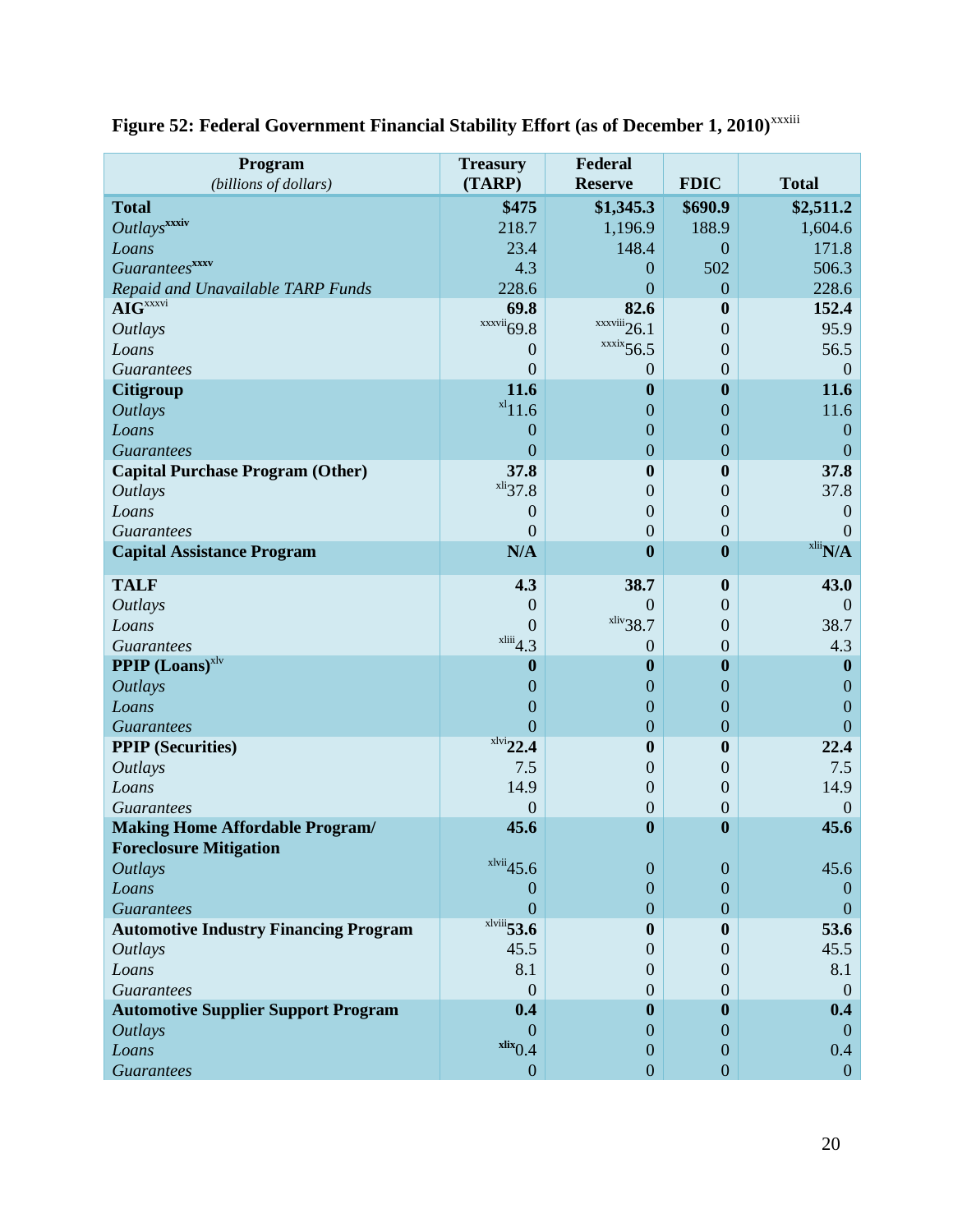| SBA 7(a) Securities Purchase                    | $^{1}$ 0.36           |                              |                             | 0.36     |
|-------------------------------------------------|-----------------------|------------------------------|-----------------------------|----------|
| <i><b>Outlays</b></i>                           | 0.36                  | 0                            |                             | 0.36     |
| Loans                                           | $\mathbf{0}$          | 0                            |                             |          |
| <b>Guarantees</b>                               | $\left( \right)$      | 0                            | $\mathbf{\Omega}$           |          |
| <b>Community Development Capital Initiative</b> | $\mathrm{^{li} 0.57}$ | 0                            | 0                           | 0.57     |
| <b>Outlays</b>                                  | $\left( \right)$      | 0                            |                             |          |
| Loans                                           | 0.57                  | 0                            | $\mathbf{\Omega}$           | 0.57     |
| <i>Guarantees</i>                               | $\theta$              | $\theta$                     | $\theta$                    |          |
| <b>Temporary Liquidity Guarantee Program</b>    | 0                     | $\bf{0}$                     | 502.0                       | 502.0    |
| <i>Outlays</i>                                  | $\theta$              | 0                            |                             |          |
| Loans                                           | 0                     | 0                            |                             |          |
| <i>Guarantees</i>                               | 0                     | $\theta$                     | $\frac{\text{li}}{2}$ 502.0 | 502.0    |
| <b>Deposit Insurance Fund</b>                   | 0                     | $\bf{0}$                     | 188.9                       | 188.9    |
| <i><b>Outlays</b></i>                           | 0                     | 0                            | $10^{111}$ 188.9            | 188.9    |
| Loans                                           | 0                     | 0                            | $\theta$                    |          |
| <i>Guarantees</i>                               | $\overline{0}$        | 0                            | $\theta$                    |          |
| <b>Other Federal Reserve Credit Expansion</b>   | $\boldsymbol{0}$      | 1,224.0                      | 0                           | 1,224.0  |
| <i><b>Outlays</b></i>                           | $\overline{0}$        | $\frac{\text{liv}}{1,170.8}$ | $\Omega$                    | 1,170.8  |
| Loans                                           | 0                     | $\frac{1}{53.2}$             | $\mathbf{\Omega}$           | 53.2     |
| <i>Guarantees</i>                               | 0                     | 0                            | $\theta$                    | $\theta$ |

 $\overline{a}$ 

xxxv Although many of the guarantees may never be exercised or will be exercised only partially, the guarantee figures included here represent the federal government's greatest possible financial exposure.

xxxvi U.S. Department of the Treasury, *Treasury Update on AIG Investment Valuation* (Nov. 1, 2010) (online at financialstability.gov/latest/pr\_11012010.html). AIG values exclude accrued dividends on preferred interests in the AIA and ALICO SPVs and accrued interest payable to FRBNY on the Maiden Lane LLCs.

xxxvii This number includes investments under the AIGIP/SSFI Program: a \$40 billion investment made on November 25, 2008, and a \$30 billion investment made on April 17, 2009 (less a reduction of \$165 million representing bonuses paid to AIG Financial Products employees). As of November 1, 2010, AIG had utilized \$47.5 billion of the available \$69.8 billion under the AIGIP/SSFI. U.S. Department of the Treasury, *Treasury Update on AIG Investment Valuation* (Nov. 1, 2010) (online at www.financialstability.gov/latest/pr\_11012010.html); U.S. Department of the Treasury, *Troubled Asset Relief Program Transactions Report for the Period Ending November 26, 2010,* at 13 (Nov. 30, 2010) (online at financialstability.gov/docs/transaction-reports/11-30- 10%20Transactions%20Report%20as%20of%2011-26-10.pdf).

xxxiii Unless otherwise noted, all data in this figure are as of November 26, 2010.

xxxiv The term "outlays" is used here to describe the use of Treasury funds under the TARP, which are broadly classifiable as purchases of debt or equity securities (e.g., debentures, preferred stock, exercised warrants, etc.). These values were calculated using (1) Treasury's actual reported expenditures, and (2) Treasury's anticipated funding levels as estimated by a variety of sources, including Treasury statements and GAO estimates. Anticipated funding levels are set at Treasury's discretion, have changed from initial announcements, and are subject to further change. Outlays used here represent investment and asset purchases – as well as commitments to make investments and asset purchases – and are not the same as budget outlays, which under section 123 of EESA are recorded on a "credit reform" basis.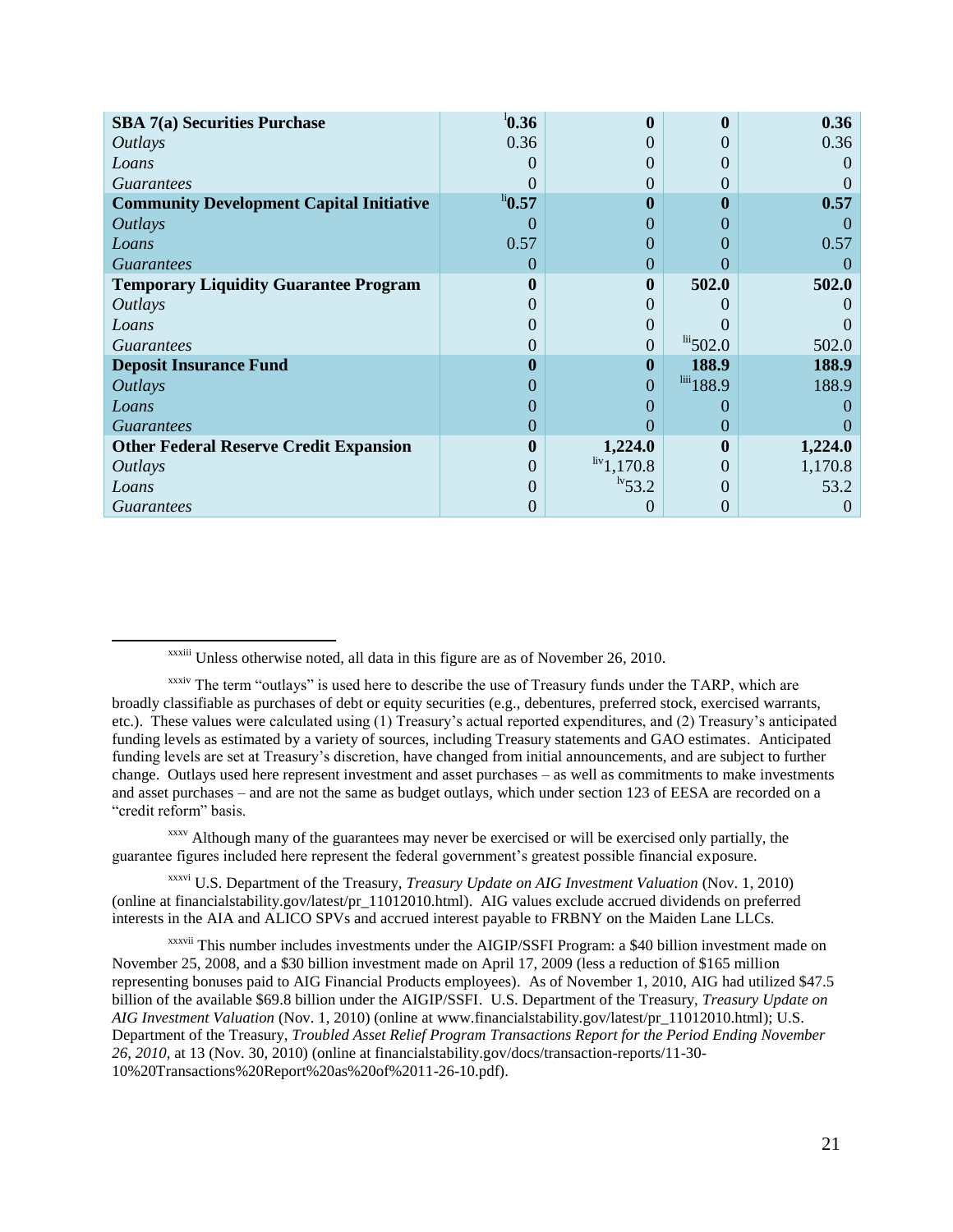xxxviii As part of the restructuring of the U.S. government's investment in AIG announced on March 2, 2009, the amount available to AIG through the Revolving Credit Facility was reduced by \$25 billion in exchange for preferred equity interests in two special purpose vehicles, AIA Aurora LLC and ALICO Holdings LLC. Board of Governors of the Federal Reserve System, *Federal Reserve System Monthly Report on Credit and Liquidity Programs and the Balance Sheet*, at 18 (Nov. 2010) (online at

 $\overline{\phantom{a}}$ 

www.federalreserve.gov/monetarypolicy/files/monthlyclbsreport201011.pdf). These SPVs were established to hold the common stock of two AIG subsidiaries: American International Assurance Company Ltd. (AIA) and American Life Insurance Company (ALICO). As of December 1, 2010, the book value of the Federal Reserve Bank of New York's holdings in AIA Aurora LLC and ALICO Holdings LLC was \$26.1 billion in preferred equity (\$16.7 billion in AIA and \$9.4 billion in ALICO). Federal Reserve Bank of New York, *Factors Affecting Reserve Balances (H.4.1)* (Dec. 2, 2010) (online at www.federalreserve.gov/releases/h41/20101202/).

xxxix This number represents the full \$29.2 billion made available to AIG through its Revolving Credit Facility (RCF) with FRBNY (\$21.3 billion had been drawn down as of December 1, 2010) and the outstanding principal of the loans extended to the Maiden Lane II and III SPVs to buy AIG assets (as of December 1, 2010, \$13.3 billion and \$13.9 billion, respectively). Federal Reserve Bank of New York, *Factors Affecting Reserve Balances (H.4.1)* (Dec. 2, 2010) (online at www.federalreserve.gov/releases/h41/20101202/); Board of Governors of the Federal Reserve System, *Federal Reserve System Monthly Report on Credit and Liquidity Programs and the Balance Sheet* (Nov. 2010) (online at www.federalreserve.gov/monetarypolicy/files/monthlyclbsreport201011.pdf). The amounts outstanding under the Maiden Lane II and III facilities do not reflect the accrued interest payable to FRBNY. Income from the purchased assets is used to pay down the loans to the SPVs, reducing the taxpayers' exposure to losses over time. Board of Governors of the Federal Reserve System, *Federal Reserve System Monthly Report on Credit and Liquidity Programs and the Balance Sheet*, at 15 (Nov. 2010) (online at www.federalreserve.gov/monetarypolicy/files/monthlyclbsreport201011.pdf).

The maximum amount available through the RCF decreased from \$34.4 billion to \$29.3 billion between March and September 2010, as a result of the sale of several subsidiaries. The reduced ceiling also reflects a \$3.95 billion repayment to the RCF from proceeds earned from a debt offering by the International Lease Finance Corporation (ILFC), an AIG subsidiary. The balance on the AIG Revolving Credit Facility increased \$0.3 billion between September 29 and October 27, 2010, primarily due to recapitalized interest and fees as principal repayments. Board of Governors of the Federal Reserve System, *Federal Reserve System Monthly Report on Credit and Liquidity Programs and the Balance Sheet*, at 17, 19-20 (Nov. 2010) (online at www.federalreserve.gov/monetarypolicy/files/monthlyclbsreport201011.pdf).

<sup>xl</sup> This figure represents Treasury's \$25 billion investment in Citigroup, minus \$13.4 billion applied as a repayment for CPP funding. The amount repaid comes from the \$16.4 billion in gross proceeds Treasury received from the sale of 4.1 billion Citigroup common shares. *See* endnote ii, *supra*, for further details of the sales of Citigroup common stock to date. U.S. Department of the Treasury, *Troubled Asset Relief Program Transactions Report for the Period Ending November 26, 2010*, at 1, 13 (Nov. 30, 2010) (online at financialstability.gov/docs/transaction-reports/11-30-10%20Transactions%20Report%20as%20of%2011-26-10.pdf).

 $x<sup>II</sup>$  This figure represents the \$204.9 billion Treasury disbursed under the CPP, minus the \$25 billion investment in Citigroup identified above, \$139.5 billion in repayments (excluding the amount repaid for the Citigroup investment) that are in "repaid and unavailable" TARP funds, and losses under the program. This figure does not account for future repayments of CPP investments and dividend payments from CPP investments. U.S. Department of the Treasury, *Troubled Asset Relief Program Transactions Report for the Period Ending November 26, 2010,* at 13 (Nov. 30, 2010) (online at financialstability.gov/docs/transaction-reports/11-30- 10%20Transactions%20Report%20as%20of%2011-26-10.pdf).

 $x<sup>lii</sup>$  On November 9, 2009, Treasury announced the closing of the CAP and that only one institution, GMAC (now Ally Financial), was in need of further capital from Treasury. GMAC, however, received further funding through the AIFP. Therefore, the Panel considers CAP unused. U.S. Department of the Treasury, *Treasury Announcement Regarding the Capital Assistance Program* (Nov. 9, 2009) (online at www.financialstability.gov/latest/tg\_11092009.html).

xliii This figure represents the \$4.3 billion adjusted allocation to the TALF SPV. However, as of October 27, 2010, TALF LLC had drawn only \$105 million of the available \$4.3 billion. Board of Governors of the Federal Reserve System, *Factors Affecting Reserve Balances (H.4.1)* (Oct. 28, 2010) (online at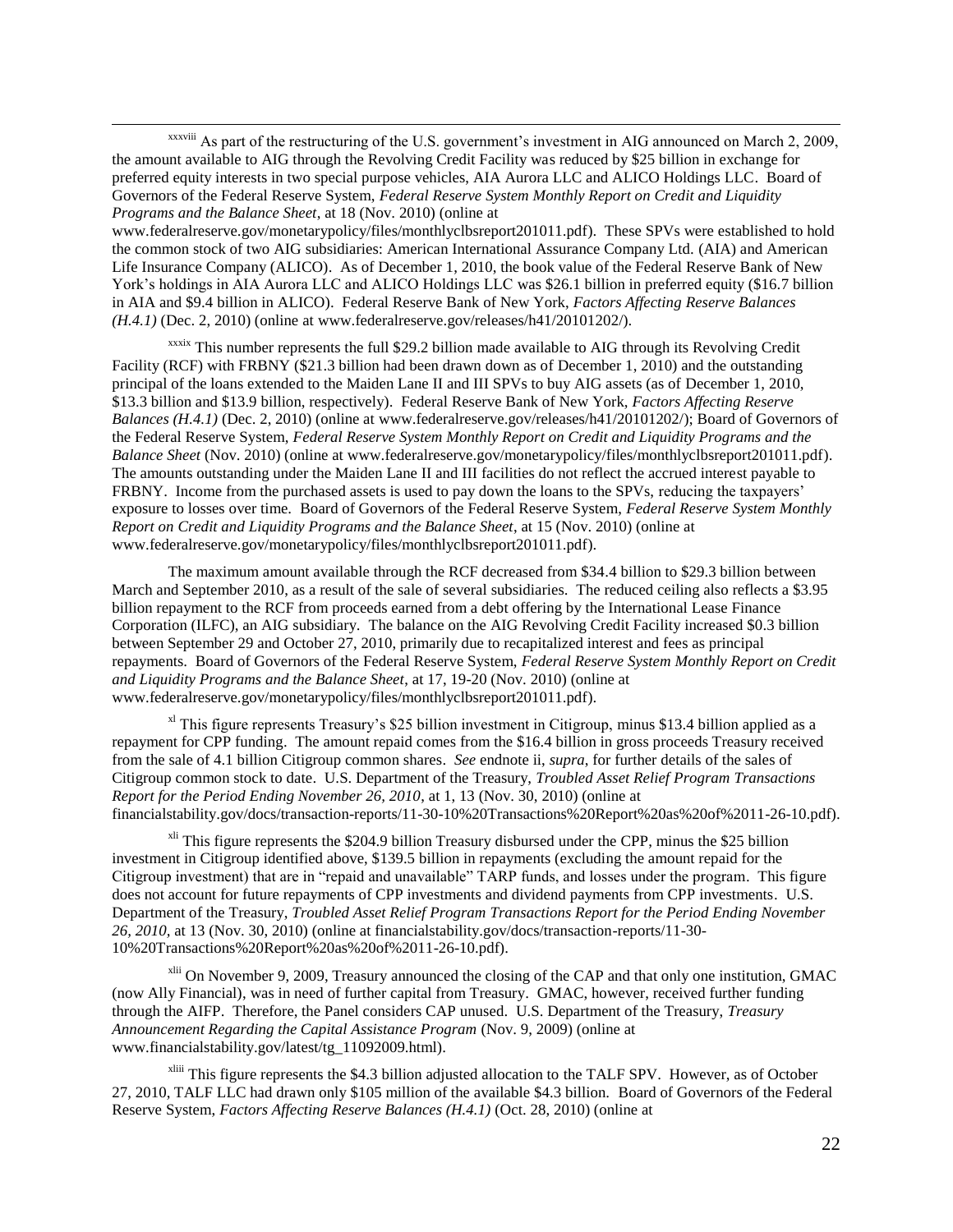www.federalreserve.gov/releases/h41/20101028/); U.S. Department of the Treasury, *Troubled Asset Relief Program Transactions Report for the Period Ending November 26, 2010,* at 21 (Nov. 30, 2010) (online at

financialstability.gov/docs/transaction-reports/11-30-10%20Transactions%20Report%20as%20of%2011-26-10.pdf). On June 30, 2010, the Federal Reserve ceased issuing loans collateralized by newly issued CMBS. As of this date, investors had requested a total of \$73.3 billion in TALF loans (\$13.2 billion in CMBS and \$60.1 billion in non-CMBS) and \$71 billion in TALF loans had been settled (\$12 billion in CMBS and \$59 billion in non-CMBS). Earlier, it ended its issues of loans collateralized by other TALF-eligible newly issued and legacy ABS (non-CMBS) on March 31, 2010. Federal Reserve Bank of New York, *Term Asset-Backed Securities Loan Facility: Terms and Conditions* (online at www.newyorkfed.org/markets/talf\_terms.html) (accessed Dec. 10, 2010); Federal Reserve Bank of New York, *Term Asset-Backed Securities Loan Facility: CMBS* (online at

www.newyorkfed.org/markets/cmbs\_operations.html) (accessed Dec. 10, 2010); Federal Reserve Bank of New York, *Term Asset-Backed Securities Loan Facility: CMBS* (online at

www.newyorkfed.org/markets/CMBS\_recent\_operations.html) (accessed Dec. 10, 2010); Federal Reserve Bank of New York, *Term Asset-Backed Securities Loan Facility: non-CMBS* (online at

www.newyorkfed.org/markets/talf\_operations.html) (accessed Dec. 10, 2010); Federal Reserve Bank of New York, *Term Asset-Backed Securities Loan Facility: non-CMBS* (online at

www.newyorkfed.org/markets/TALF\_recent\_operations.html) (accessed Dec. 10, 2010).

 $\overline{\phantom{a}}$ 

 $x$ liv This number is derived from the unofficial 1:10 ratio of the value of Treasury loan guarantees to the value of Federal Reserve loans under the TALF. U.S. Department of the Treasury, *Fact Sheet: Financial Stability Plan*, at 4 (Feb.10, 2009) (online at financialstability.gov/docs/fact-sheet.pdf) (describing the initial \$20 billion Treasury contribution tied to \$200 billion in Federal Reserve loans and announcing potential expansion to a \$100 billion Treasury contribution tied to \$1 trillion in Federal Reserve loans). Since only \$43 billion in TALF loans remained outstanding when the program closed, Treasury is currently responsible for reimbursing the Federal Reserve Board only up to \$4.3 billion in losses from these loans. Thus, the Federal Reserve's maximum potential exposure under the TALF is \$38.7 billion. *See* Board of Governors of the Federal Reserve System, *Federal Reserve Announces Agreement with Treasury Regarding Reduction of Credit Protection Provided for the Term Asset-Backed Securities Loan Facility (TALF)* (July 20, 2010) (online at

www.federalreserve.gov/newsevents/press/monetary/20100720a.htm); Board of Governors of the Federal Reserve System, *Factors Affecting Reserve Balances (H.4.1)* (Oct. 28, 2010) (online at www.federalreserve.gov/releases/h41/20101028/).

<sup>xlv</sup> No TARP resources were expended under the PPIP Legacy Loans Program, a TARP program that was announced in March 2009 but never launched. Since no TARP funds were allocated for the program by the time the TARP expired in October 2010, this or a similar program cannot be implemented unless another source of funding is available.

xlvi This figure represents Treasury's final adjusted investment amount in the Legacy Securities Public-Private Investment Program (PPIP). As of November 26, 2010, Treasury reported commitments of \$14.9 billion in loans and \$7.5 billion in membership interest associated with PPIP. *See* U.S. Department of the Treasury, *Troubled Asset Relief Program Transactions Report for the Period Ending November 26, 2010*, at 23 (Nov. 30, 2010) (online at financialstability.gov/docs/transaction-reports/11-30-10%20Transactions%20Report%20as%20of%2011-26- 10.pdf). On January 4, 2010, Treasury and one of the nine fund managers, UST/TCW Senior Mortgage Securities Fund, L.P. (TCW), entered into a "Winding-Up and Liquidation Agreement." U.S. Department of the Treasury, *Winding Up and Liquidation Agreement Between the United States Department of the Treasury and UST/TCW Senior Mortgage Securities Fund, L.P.* (Jan. 4, 2010) (online at

financialstability.gov/docs/TCW%20Winding%20Up%20Agmt%20(Execution%20Copy)%20Redacted.pdf). Treasury's final investment amount in TCW totaled \$356 million. Following the liquidation of the fund, Treasury's initial \$3.3 billion obligation to TCW was reallocated among the eight remaining funds on March 22, 2010. *See*  U.S. Department of the Treasury, *Troubled Asset Relief Program Transactions Report for the Period Ending November 26, 2010*, at 23 (Nov. 30, 2010) (online at financialstability.gov/docs/transaction-reports/11-30- 10%20Transactions%20Report%20as%20of%2011-26-10.pdf).

On October 20, 2010, Treasury released its fourth quarterly report on PPIP. The report indicates that as of September 30, 2010, all eight investment funds have realized an internal rate of return since inception (net of any management fees or expenses owed to Treasury) above 19 percent. The highest performing fund, thus far, is AG GECC PPIF Master Fund, L.P., which has a net internal rate of return of 52 percent. U.S. Department of the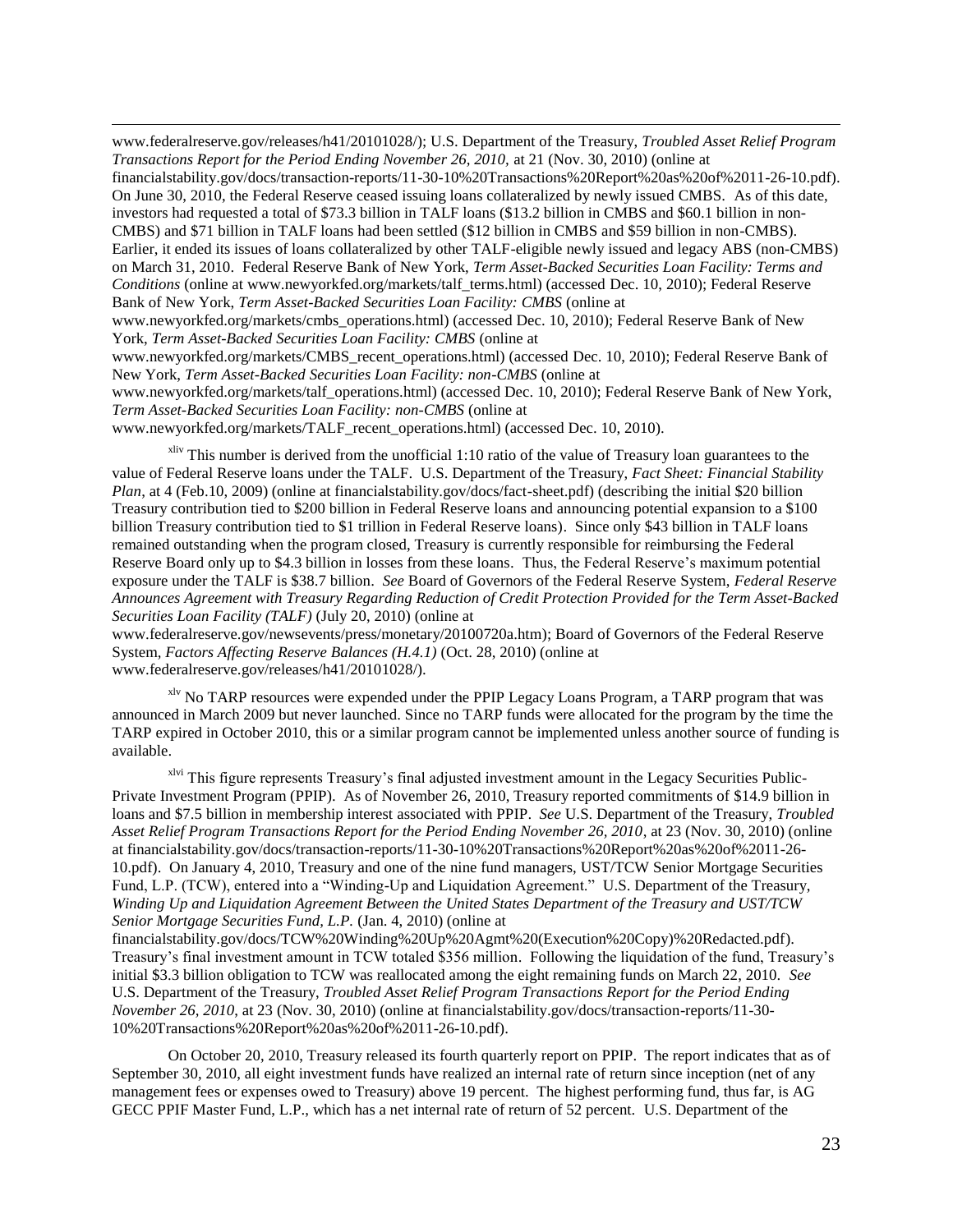Treasury, *Legacy Securities Public-Private Investment Program*, at 7 (Oct. 20, 2010) (online at financialstability.gov/docs/External%20Report%20-%2009-10%20vFinal.pdf).

 $\overline{\phantom{a}}$ 

 $x$ lvii As of November 26, 2010, the total cap for HAMP was \$29.9 billion. The total amount of TARP funds committed to HAMP is \$29.9 billion. However, as of December 2, 2010, only \$728.9 million in non-GSE payments have been disbursed under HAMP. U.S. Department of the Treasury, *Troubled Asset Relief Program Transactions Report for the Period Ending November 26, 2010,* at 45 (Nov. 30, 2010) (online at

financialstability.gov/docs/transaction-reports/11-30-10%20Transactions%20Report%20as%20of%2011-26- 10.pdf); U.S. Department of the Treasury, *Troubled Assets Relief Program Monthly 105(a) Report – October 2010*, at 4 (Nov. 10, 2010) (online at financialstability.gov/docs/October%20105(a)%20Report.pdf); Data provided by Treasury (Dec. 3, 2010).

xlviii A substantial portion of the total \$81.3 billion in debt instruments extended under the AIFP has since been converted to common equity and preferred shares in restructured companies. \$8.1 billion has been retained as first-lien debt (with \$1 billion committed to Old GM and \$7.1 billion to Chrysler). This figure (\$53.6 billion) represents Treasury's current obligation under the AIFP after repayments and losses. U.S. Department of the Treasury, *Troubled Asset Relief Program Transactions Report for the Period Ending November 26, 2010,* at 18 (Nov. 30, 2010) (online at financialstability.gov/docs/transaction-reports/11-30- 10%20Transactions%20Report%20as%20of%2011-26-10.pdf).

<sup>xlix</sup> This figure represents Treasury's total adjusted investment amount in the ASSP. U.S. Department of the Treasury, *Troubled Asset Relief Program Transactions Report for the Period Ending November 26, 2010,* at 19 (Nov. 30, 2010) (online at financialstability.gov/docs/transaction-reports/11-30- 10%20Transactions%20Report%20as%20of%2011-26-10.pdf).

<sup>l</sup> U.S. Department of the Treasury, *Troubled Asset Relief Program: Two Year Retrospective*, at 43 (Oct. 2010) (online at

www.financialstability.gov/docs/TARP%20Two%20Year%20Retrospective\_10%2005%2010\_transmittal%20letter. pdf).

li U.S. Department of the Treasury, *Troubled Asset Relief Program Transactions Report for the Period Ending November 26, 2010*, at 17 (Nov. 30, 2010) (online at financialstability.gov/docs/transaction-reports/11-30- 10%20Transactions%20Report%20as%20of%2011-26-10.pdf).

lii This figure represents the current maximum aggregate debt guarantees that could be made under the program, which is a function of the number and size of individual financial institutions participating. \$286.8 billion of debt subject to the guarantee is currently outstanding, which represents approximately 57.1 percent of the current cap. Federal Deposit Insurance Corporation, *Monthly Reports Related to the Temporary Liquidity Guarantee Program: Debt Issuance Under Guarantee Program* (Oct. 31, 2010) (online at www.fdic.gov/regulations/resources/tlgp/total\_issuance10-10.html). The FDIC has collected \$10.4 billion in fees and surcharges from this program since its inception in the fourth quarter of 2008. Federal Deposit Insurance

Corporation, *Monthly Reports Related to the Temporary Liquidity Guarantee Program: Fees Under Temporary Liquidity Guarantee Debt Program* (Oct. 31, 2010) (online at www.fdic.gov/regulations/resources/tlgp/fees.html).

<sup>liii</sup> This figure represents the FDIC's provision for losses to its deposit insurance fund attributable to bank failures in the third and fourth quarters of 2008; the first, second, third, and fourth quarters of 2009; and the first and second quarters of 2010. Federal Deposit Insurance Corporation, *Chief Financial Officer's (CFO) Report to the Board: DIF Income Statement – Second Quarter 2010* (Sept. 23, 2010) (online at

www.fdic.gov/about/strategic/corporate/cfo\_report\_2ndqtr\_10/income.html). For earlier reports, *see* Federal Deposit Insurance Corporation, *Chief Financial Officer's (CFO) Report to the Board* (Sept. 23, 2010) (online at www.fdic.gov/about/strategic/corporate/index.html). This figure includes the FDIC's estimates of its future losses under loss-sharing agreements that it has entered into with banks acquiring assets of insolvent banks during these eight quarters. Under a loss-sharing agreement, as a condition of an acquiring bank's agreement to purchase the assets of an insolvent bank, the FDIC typically agrees to cover 80 percent of an acquiring bank's future losses on an initial portion of these assets and 95 percent of losses on another portion of assets. *See, e.g.*, Federal Deposit Insurance Corporation, *Purchase and Assumption Agreement – Whole Bank, All Deposits – Among FDIC, Receiver of Guaranty Bank, Austin, Texas, Federal Deposit Insurance Corporation and Compass Bank,* at 65-66 (Aug. 21, 2009) (online at www.fdic.gov/bank/individual/failed/guaranty-tx\_p\_and\_a\_w\_addendum.pdf).